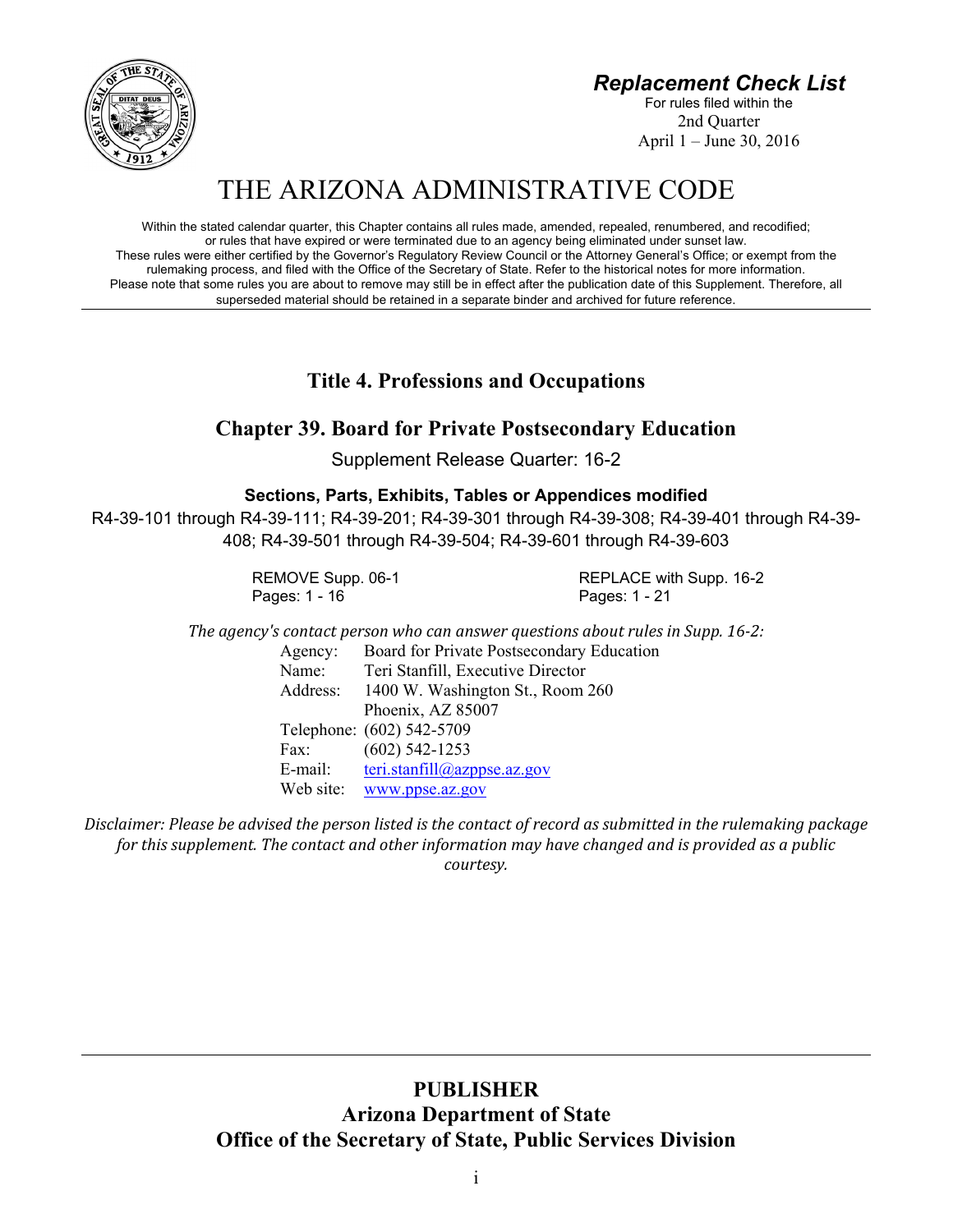#### **PREFACE**

Under Arizona law, the Department of State, Office of the Secretary of State (Office), accepts state agency rule filings and is the publisher of Arizona rules. The Office of the Secretary of State does not interpret or enforce rules in the Administrative Code. Questions about rules should be directed to the state agency responsible for the promulgation of the rule.

> Scott Cancelosi, Director PUBLIC SERVICES DIVISION June 30, 2016

#### **RULES**

A.R.S. § 41-1001(17) states: "'Rule' means an agency statement of general applicability that implements, interprets, or prescribes law or policy, or describes the procedures or practice requirements of an agency."

#### **THE ADMINISTRATIVE CODE**

The Arizona Administrative Code is where the official rules of the state of Arizona are published. The Code is the official codification of rules that govern state agencies, boards, and commissions.Virtually everything in your life is affected in some way by rules published in the Arizona Administrative Code, from the quality of air you breathe to the licensing of your dentist. This chapter is one of more than 230 in the Code compiled in 21 Titles.

#### **ADMINISTRATIVE CODE SUPPLEMENTS**

Rules filed by an agency to be published in the Administrative Code are updated quarterly. Supplement release dates are printed on the footers of each chapter:

First Quarter: January 1 - March 31 Second Quarter: April 1 - June 30 Third Quarter: July 1 - September 30 Fourth Quarter: October 1 - December 31

For example, the first supplement for the first quarter of 2016 is cited as Supp. 16-1.

#### **HOW TO USE THE CODE**

Rules may be in effect before a supplement is released by the Office. Therefore, the user should refer to issues of the Arizona Administrative Register for recent updates to rule Sections.

#### **ARTICLES AND SECTIONS**

Rules in chapters are divided into Articles, then Sections. The "R" stands for "rule" with a sequential numbering and lettering system separated into subsections.

#### **HISTORICAL NOTES AND EFFECTIVE DATES**

Historical notes inform the user when the last time a Section was updated in the Administrative Code. Be aware, since the Office publishes each quarter by entire chapters, not all Sections are updated by an agency in a supplement release. Many times just one Section or a few Sections may be updated in the entire chapter.

## **ARIZONA REVISED STATUTE REFERENCES**

The Arizona Revised Statutes (A.R.S.) are available online at the Legislature's website, www.azleg.gov. An agency's authority note to make rules are often included at the beginning of a chapter. Other Arizona statutes may be referenced in rule under the A.R.S. acronym.

#### **SESSION LAW REFERENCES**

Arizona Session Law references in the introduction of a chapter can be found at the Secretary of State's website, www.azsos.gov/services/legislative-filings.

#### **EXEMPTIONS FROM THE APA**

It is not uncommon for an agency to be exempt from the steps outlined in the rulemaking process as specified in the Arizona Administrative Procedures Act, also known as the APA (Arizona Revised Statutes, Title 41, chapter 6, Articles 1 through 10). Other agencies may be given an exemption to certain provisions of the Act.

An agency's exemption is written in law by the Arizona State Legislature or under a referendum or initiative passed into law by Arizona voters.

When an agency files an exempt rulemaking package with our Office it specifies the law exemption in what is called the preamble of rulemaking. The preamble is published in the Arizona Administrative Register online at www.azsos.gov/rules, click on the Administrative Register link.

In the Administrative Code the Office includes editor's notes at the beginning of a chapter indicating that certain rulemaking Sections were made by exempt rulemaking. Exempt rulemaking notes are also included in the historical note at the end of a rulemaking Section.

The Office makes a distinction to certain exemptions because some rules are made without receiving input from stakeholders or the public. Other exemptions may require an agency to propose exempt rules at a public hearing.

#### **EXEMPTIONS AND PAPER COLOR**

If you are researching rules and come across rescinded chapters on a different paper color, this is because the agency filed a Notice of Exempt Rulemaking. At one time the office published exempt rules on either blue or green paper. Blue meant the authority of the exemption was given by the Legislature; green meant the authority was determined by a court order. In 2001 the Office discontinued publishing rules using these paper colors.

#### **PERSONAL USE/COMMERCIAL USE**

This chapter is posted as a public courtesy online, and is for private use only. Those who wish to use the contents for resale or profit, should contact the Office about Commerical Use fees. For information on commercial use fees review A.R.S. § 39-121.03 and 1 A.A.C. 1., R1-1-113.

*Public Services managing rules editor, Rhonda Paschal, assisted with the editing of this chapter.*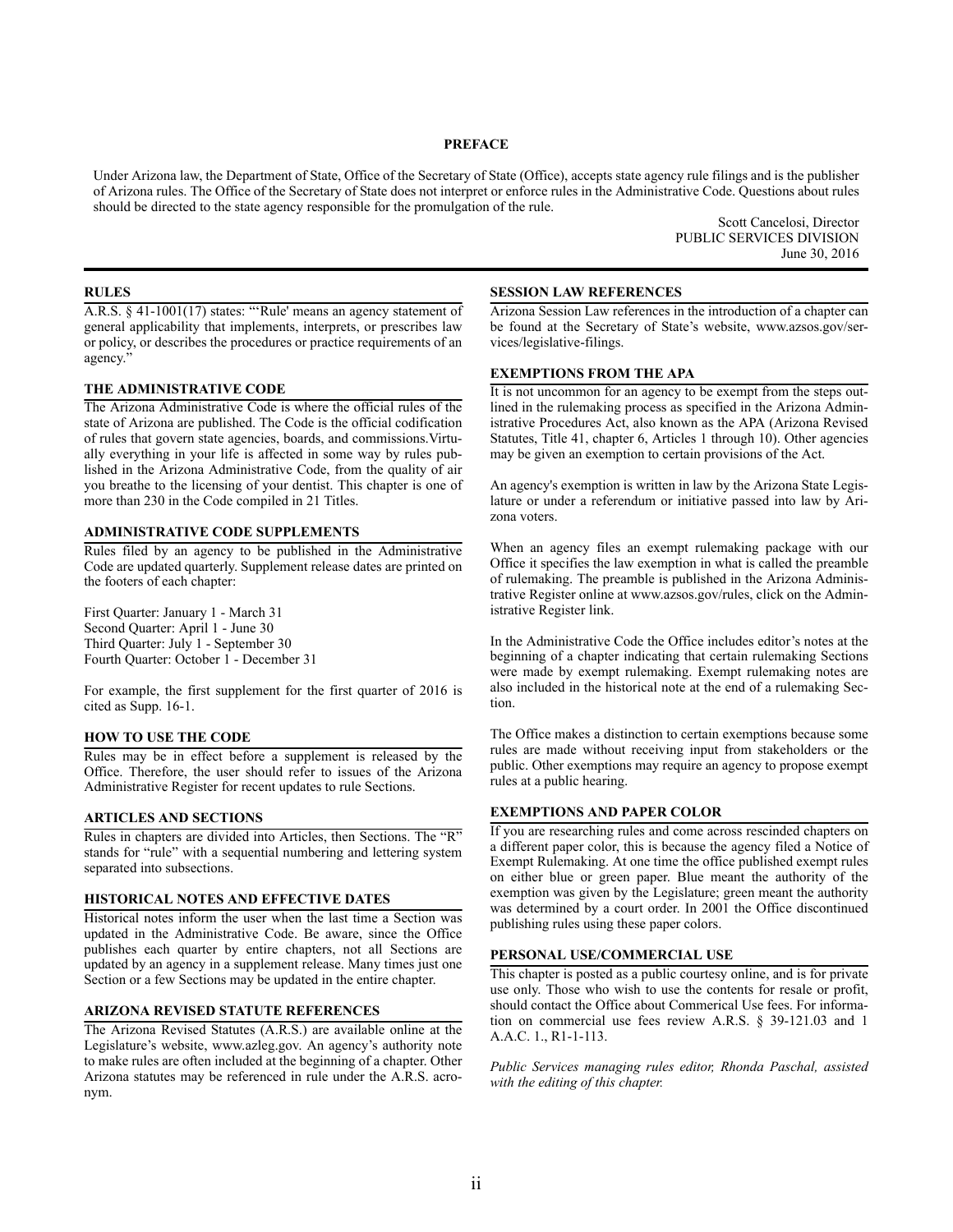## **TITLE 4. PROFESSIONS AND OCCUPATIONS**

## **CHAPTER 39. BOARD FOR PRIVATE POSTSECONDARY EDUCATION**

(Authority: A.R.S. § 32-3001 et seq.)

*Former Article 1 consisting of Sections R4-39-101 through R4-39-111, former Article 2 consisting of Section R4-39-201, former Article 3 consisting of Sections R4-39-301 through R4-39-310, former Article 4 consisting of Sections R4-39-401 through R4-39-403, and former Article 5 consisting of Sections R4-39-501 and R4-39-502 adopted as an emergency effective January 2, 1985, pursuant to A.R.S. § 41-1003, valid for only 90 days. Emergency expired.*

## **ARTICLE 1. DEFINITIONS, LICENSURE, REPORTING**

| Licenses Issued and Licensing Time Frames  2       |
|----------------------------------------------------|
| Requirements for a Regular License to Operate a    |
| Private Accredited Vocational or Degree-granting   |
| $\overline{\mathcal{E}}$                           |
| Requirements for a Conditional License to Operate  |
| a Private Non-accredited Vocational Institution in |
| 4                                                  |
| Requirements for a Regular License to Continue to  |
| Operate a Private Non-accredited Vocational        |
|                                                    |
| Requirements for a Conditional License to Operate  |
| a Private Non-accredited Degree-granting           |
|                                                    |
| Requirements for a Provisional License to          |
| Continue to Operate a Private Non-accredited       |
| Degree-granting Institution in Arizona  8          |
| Surety Bond, Cash Deposit, or Letter of Credit;    |
| Insurance; Financial Statement Requirements; and   |
|                                                    |
| Supplemental License Applications  10              |
| Change of Ownership or Control  10                 |
|                                                    |
|                                                    |
|                                                    |

## **ARTICLE 2. FEES**

Section<br> $R4-39-201$ . R4-39-201. Fees .................................................................... 11

#### **ARTICLE 3. OPERATION OF PRIVATE NON-ACCREDITED INSTITUTIONS**

| Section |  |
|---------|--|
|         |  |
|         |  |

| R4-39-303. |  |
|------------|--|
| R4-39-304. |  |
| R4-39-305. |  |
| R4-39-306. |  |
| R4-39-307. |  |
| R4-39-308. |  |
| R4-39-309. |  |
| R4-39-310. |  |
|            |  |

#### **ARTICLE 4. OPERATION OF ALL LICENSED INSTITUTIONS**

Section

| R4-39-401. |                                                  |  |
|------------|--------------------------------------------------|--|
| R4-39-402. |                                                  |  |
| R4-39-403. |                                                  |  |
| R4-39-404. |                                                  |  |
| R4-39-405. |                                                  |  |
| R4-39-406. | Ceasing to Operate or to Offer a Program; Teach- |  |
|            |                                                  |  |
| R4-39-407. |                                                  |  |
| R4-39-408. |                                                  |  |
|            |                                                  |  |

#### **ARTICLE 5. INVESTIGATIONS; HEARING PROCEDURES; AND ASSESSING COSTS**

Section

| occuoli    |                                            |  |
|------------|--------------------------------------------|--|
| R4-39-501. |                                            |  |
| R4-39-502. |                                            |  |
| R4-39-503. | Rehearing or Review of Board's Decision 19 |  |
| R4-39-504. |                                            |  |

## **ARTICLE 6. STUDENT TUITION RECOVERY FUND**

| Section |  |
|---------|--|
|         |  |
|         |  |
|         |  |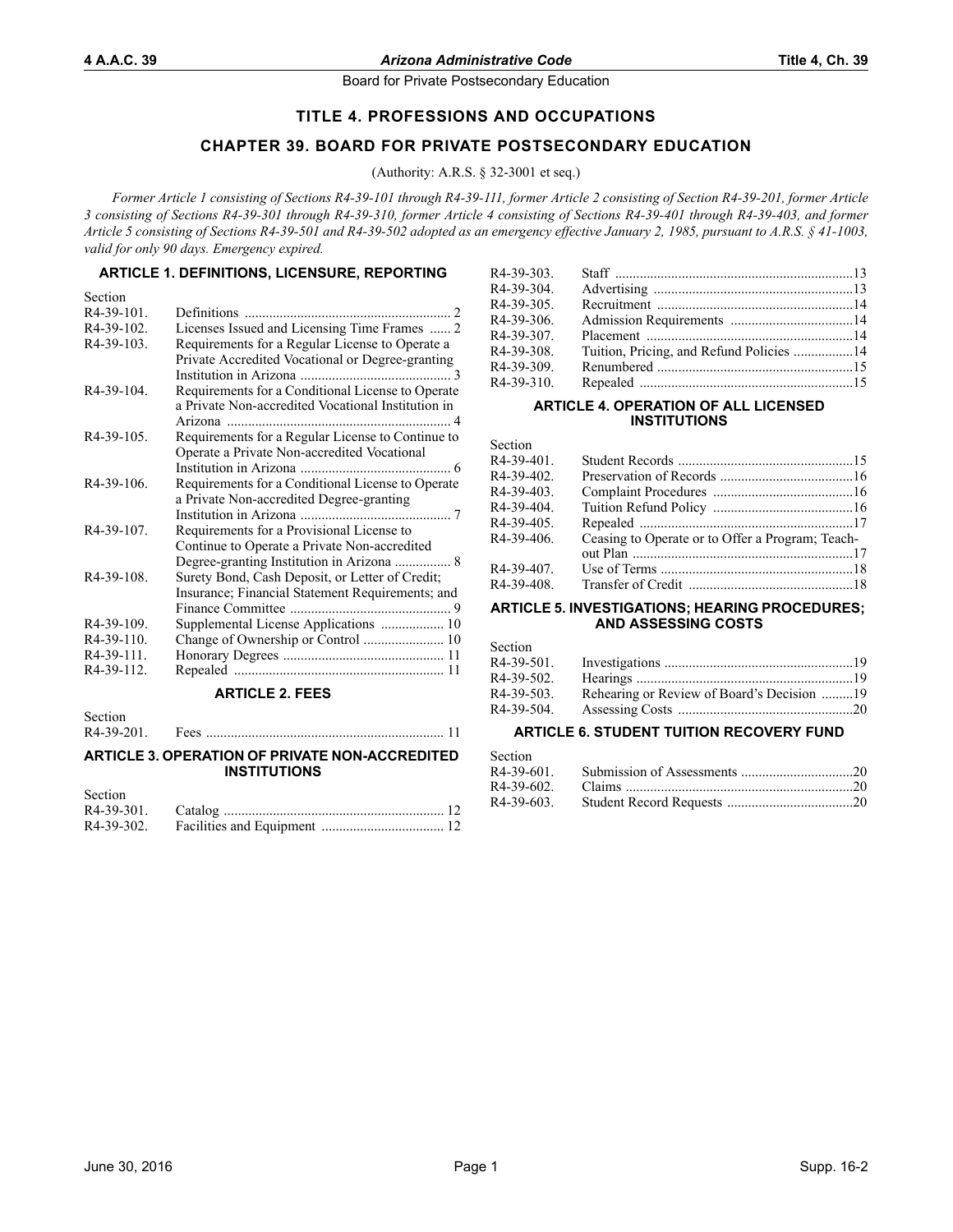## **ARTICLE 1. DEFINITIONS, LICENSURE, REPORTING**

#### **R4-39-101. Definitions**

In addition to the definitions in A.R.S. §§ 32-3001 and 32-3071, the following definitions apply in this Chapter unless the context otherwise requires:

- 1. "Accreditation" has the same meaning as "accredited" in A.R.S. § 32-3001.
- 2. "Applicant" means a private postsecondary education institution on whose behalf an application is submitted to the Board for a license to operate the institution and offer vocational programs or grant degrees.
- 3. "Conditional license" means a non-renewable one-year license issued by the Board to a private non-accredited vocational or degree-granting institution.
- 4. "Day" means a calendar day unless specified otherwise.
- 5. "DE" means the United States Department of Education.
- 6. "GTR" means gross tuition revenue.
- 7. "Licensee" means a private postsecondary education institution that is licensed by the Board and offers vocational programs or grants degrees.
- 8. "Management capability" as used in A.R.S. § 32- 3051(10), means continuous coordination of all federal, state, and accreditation requirements, as applicable, in a manner that provides an educationally enriching environment that benefits students.
- 9. "Misrepresent" means to give a false or misleading representation with the intent to deceive or be unfair.
- 10. "Operate" has the meaning specified in A.R.S. § 32-3001 and includes the concept of "physical presence" as defined by the National Council for State Authorization Reciprocity Agreements (See http://nc-sara.org).
- 11. "Provisional license" means a renewable one-year license issued by the Board to a private non-accredited degreegranting institution.
- 12. "Regular license" means a renewable one-year license issued by the Board to a:
	- a. Private accredited vocational institution,
	- b. Private accredited degree-granting institution, or
	- Private non-accredited vocational institution.
- 13. "Signature" means:
	- a. A handwritten or stamped representation of an individual's name or a symbol intended to represent an individual's name, or
	- b. An "electronic signature" as defined in A.R.S. § 44- 7002.
- 14. "Signing" means the act of providing a signature.
- 15. "Staff" means an individual employed by or representing a private vocational institution or private degree-granting institution.
- 16. "Student fees" means charges incurred by a student or a funding source on behalf of the student for registration, admission, tuition financing, loans, or charges for books, laboratory fees, or other education-related costs.
- 17. "Teach-out" means the process by which a private postsecondary education institution fulfills its educational and contractual obligations to currently enrolled students before voluntarily closing a program the institution offers or before closing the institution.
- 18. "Tuition" means a fee paid for instruction at a college or university or a private school.

## **Historical Note**

Adopted effective June 27, 1985 (Supp. 85-3). Amended by final rulemaking at 11 A.A.R. 2262, effective August 6, 2005 (Supp. 05-2). Amended by final rulemaking at 22

A.A.R. 921, effective June 4, 2016 (Supp. 16-2).

## **R4-39-102. Licenses Issued and Licensing Time Frames**

- **A.** A license from the Board issued to a private degree-granting institution authorizes the institution to operate and grant degrees.
- **B.** A license from the Board issued to a private vocational institution authorizes the institution to operate and offer a vocational program.
- **C.** If a private degree-granting or private vocational institution is accredited, the Board shall issue a regular license to the institution if the institution meets the standards in R4-39-103.
- **D.** If a private degree-granting or private vocational institution is non-accredited, the Board shall issue a conditional license to the institution if the institution meets the standards in R4-39- 104 or R4-39-106, as applicable. The institution may operate under a conditional license for only one year.
	- 1. At the end of one year, the conditional license of a nonaccredited, private, vocational institution becomes, upon approval by the Board, a regular license if the institution meets the standards in R4-39-105.
	- 2. At the end of one year, the conditional license of a nonaccredited, private, degree-granting institution becomes, upon approval by the Board, a provisional license if the institution meets the standards in R4-39-107.
- **E.** A non-accredited, private, degree-granting institution may continue to operate with a provisional license if the institution continues to meet the standards in R4-39-107.
- **F.** All licenses issued by the Board are effective for 12 months from the date of issuance. To continue to operate a private vocational institution or private degree-granting institution, a licensee shall annually renew the license under R4-39-105 or R4-39-107, as applicable.
- **G.** For the purpose of A.R.S. § 41-1073, the Board establishes the following licensing time frames:
	- 1. For a conditional or regular license application to operate a vocational institution or a regular license application to operate a degree-granting institution:
		- a. Administrative completeness review time frame: 135 days;
		- b. Substantive review time frame: 45 days;
		- c. Overall time frame: 180 days.
	- 2. For a conditional or provisional license application to operate a degree-granting institution:
		- a. Administrative completeness review time frame: 150 days;
		- b. Substantive review time frame: 90 days;
		- c. Overall time frame: 240 days.
	- 3. For a license renewal application to continue to operate a vocational or degree-granting institution or for a supplemental license application:
		- a. Administrative completeness review time frame: 60 days;
		- b. Substantive review time frame: 45 days;
		- c. Overall time frame: 105 days.
- **H.** Within the time specified in subsection (G), the Board shall finish an administrative completeness review.
	- If the application is complete, the Board shall notify the applicant that the application is complete and that the administrative completeness review is finished. The substantive review will begin on the date the notice is served.
	- 2. If the application is incomplete, the Board shall send the applicant a notice that specifies what information is missing and other deficiencies found in the application. The administrative completeness review time frame is suspended from the date the notice is served until the applicant provides the Board with the missing information and corrects all deficiencies.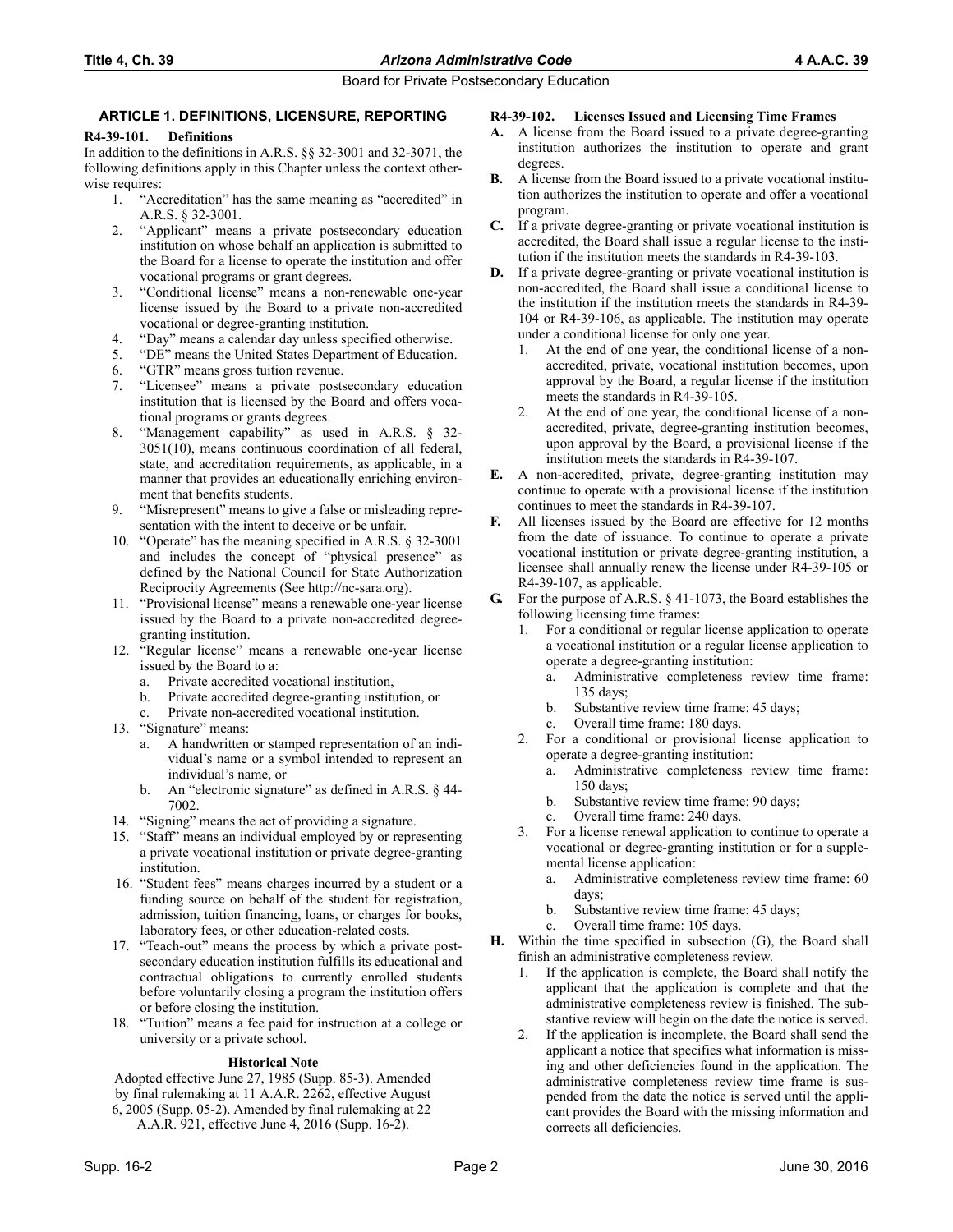- a. An applicant with an incomplete application shall submit the missing information and correct the deficiencies within 60 days after receiving the notice.
- b. If the applicant cannot comply with the 60-day deadline in subsection  $(H)(2)(a)$ , the applicant may request an extension of no more than 30 days by submitting a written request to the Board that documents the reasons the applicant is unable to meet the 60-day deadline and is postmarked or delivered before the deadline specified in subsection  $(H)(2)(a)$ .
- c. The Board shall grant the request for an extension of the 60-day deadline if the Board determines that the extension will enable the applicant to submit all missing information and correct all deficiencies. The Board shall grant only one extension of the 60-day deadline specified in subsection (H)(2)(a).
- d. If the applicant responds to the notice provided under subsection  $(H)(2)$  by providing some of the missing information and correcting some of deficiencies but the Board determines the application is still incomplete, the Board shall send the applicant a second notice that specifies what information is missing and other deficiencies found in the application and provide the applicant with 60 days in which to complete the application. The Board shall not grant an extension of the 60-day deadline provided with a second deficiency notice.
- e. If the applicant fails to submit all missing information or correct all deficiencies within the 60-day deadline provided under subsection  $(H)(2)(d)$ , the Board shall close the application. An applicant whose application is closed and later wishes to be licensed shall submit a new application and pay the fee required under R4-39-201.
- When the Board receives the missing information and the deficiencies are corrected, the Board shall notify the applicant that the administrative completeness review is finished. The substantive review will begin on the date the notice is served.
- **I.** Within the time specified in subsection (G), the Board shall complete a substantive review of the application, which may include onsite verification.
	- 1. If the Board finds deficiencies during the substantive review of the application, the Board shall issue a comprehensive written request for additional information and the deadline for submitting the additional information. The time frame for substantive review of an application is suspended from the date the comprehensive written request for additional information is served until the information is received.
	- 2. When the applicant and Board agree in writing, the Board may make supplemental requests for information.
	- 3. When the applicant and Board agree in writing, the Board shall grant extensions of the substantive review time frame consistent with A.R.S. § 41-1075(B).
	- 4. If the applicant fails to submit the additional information by the deadline, the Board shall close the application. An applicant whose application is closed and who later wishes to be licensed, shall submit a new application.
- **J.** At the end of the substantive review, the Board shall decide whether to grant a license to the applicant.
	- 1. If the Board finds that the applicant meets all requirements defined in statute and rule, the Board shall grant a license.
- 2. If the Board finds that the applicant fails to meet all requirements defined in statute and rule, the Board shall deny a license.
- 3. If the Board denies a license, the Board shall send the applicant a notice of denial that specifies why a license was denied and describes the applicant's right to request a hearing regarding the denial.

#### **Historical Note**

Adopted effective June 27, 1985 (Supp. 85-3). Amended effective November 14, 1997 (Supp. 97-4). Amended by final rulemaking at 22 A.A.R. 921, effective June 4, 2016 (Supp. 16-2).

#### **R4-39-103. Requirements for a Regular License to Operate a Private Accredited Vocational or Degree-granting Institution in Arizona**

- **A.** A person shall not operate a private accredited vocational or degree-granting institution without a regular license granted by the Board.
- **B.** Except as specified in subsection (B)(6), the Board shall not grant or renew a regular license if:
	- Within 10 years before filing the application packet required in subsection (D) or since the start date of the current licensure period, an individual with at least 20 percent ownership in the applicant or an officer or employee who controls, manages, or represents the applicant in this state has been convicted in this state or any jurisdiction of any crime, regardless of whether the crime is a misdemeanor or felony, that a reasonable person would consider relevant to the legal and ethical operation of an educational institution;
	- 2. Within 10 years before filing the application packet required in subsection (D) or since the start date of the current licensure period, a person with at least 20 percent ownership in the applicant or an officer or employee who controls, manages, or represents the applicant in this state has had a license to operate a vocational or degree-granting institution revoked in this state or any jurisdiction;
	- 3. The applicant provides false or misleading information on or with the application packet required by this Section;
	- The applicant was previously licensed by the Board and ceased operation without complying with R4-39-402 and R4-39-406; or
	- 5. The applicant ceased to operate or offer a program and as a result:
		- a. The Board was obligated to make a payment from the Student Tuition Recovery Fund established under A.R.S. § 32-3072, or
		- b. The DE or a private entity forgave loans, in whole or in part, to affected students; and
	- 6. If the conviction described in subsection  $(B)(1)$  was discharged, expunged, set aside, or vacated, the Board shall consider this fact when exercising its discretionary power under this Section.
- **C.** The Board shall grant or renew a regular license only if:
	- 1. The applicant provides the information required in subsection (D); and
	- 2. The information provided under subsection (D) demonstrates:
		- a. For a regular license to operate a private accredited vocational institution, compliance with A.R.S. § 32- 3021(B);
		- b. For a regular license to operate a private accredited degree-granting institution, compliance with A.R.S. § 32-3022(B);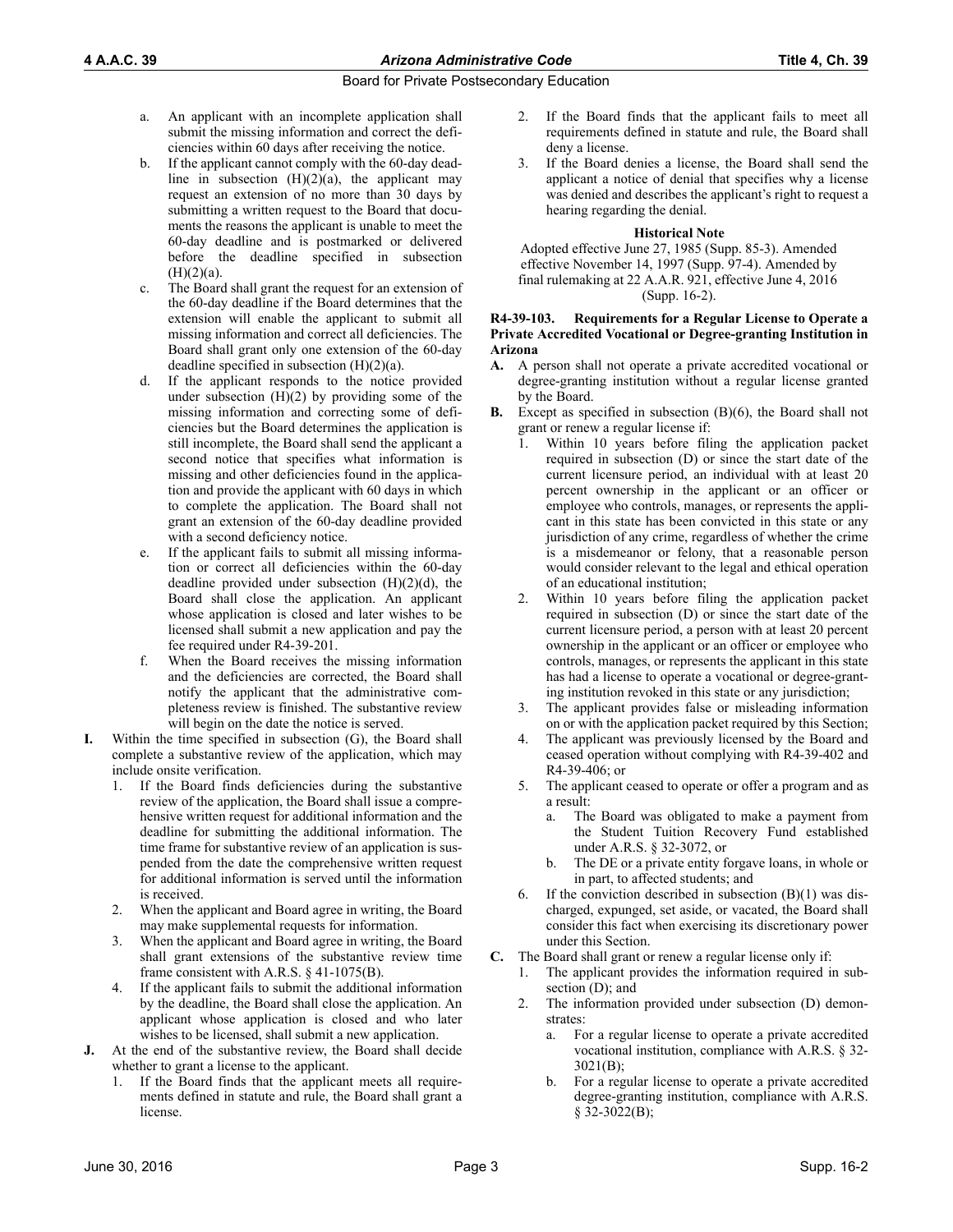## **Title 4, Ch. 39** *Arizona Administrative Code* **4 A.A.C. 39**

## Board for Private Postsecondary Education

- c. The ability to provide educational services as represented to the public;
- d. Institutional accreditation or accreditation of each program to be offered; and
- e. Compliance with all accreditation standards established by each accrediting agency that accredits the applicant's programs or the institution through which the programs are operated.
- **D.** An applicant for an initial regular license shall submit to the Board an application packet that includes:
	- 1. The filing fee required under R4-39-201;
	- 2. The information and documentation required in R4-39-  $104(D)(2)$ , if required, and  $(D)(3)$  through  $(D)(17)$ ;
	- 3. The name of each accrediting agency that accredits the applicant or the applicant's programs;
	- 4. For each accrediting agency named in subsection (D)(3), documentation from the accrediting agency that confirms the current accreditation status of the applicant or the applicant's programs;
	- 5. Attestation by the individual signing the application that the applicant complies and will continue to comply with all accreditation standards established by each accrediting agency named in subsection (D)(3);
	- 6. A copy of the applicant's most recent DE program participation agreement and financial aid audit, if applicable;
	- 7. For each federal student financial aid program named in the agreement in subsection (D)(6), documentation from the DE demonstrating participation in the federal student financial aid program and showing the applicant's default rate for the last three years, if applicable;
	- Attestation by the individual signing the application that the applicant complies and will continue to comply with all DE requirements governing federal student financial aid programs named in the agreement in subsection (D)(6);
	- 9. A copy of the applicant's current catalog and enrollment agreement that meets the accreditation standards established by each accrediting agency named in subsection (D)(3); and
	- 10. A surety bond, cash deposit, or equivalent security if required under A.R.S. § 32-3023 and R4-39-108.
- **E.** No later than 60 days before a licensee's regular license expires, the licensee shall submit to the Board a license renewal application packet that includes:
	- 1. The filing fee required under R4-39-201; and
	- 2. The information and documentation required in:
		- a. R4-39-104(D)(2) if required under A.R.S. § 32-3023 and R4-39-108;
		- b. R4-39-104(D)(3), (D)(4), (D)(5), (D)(8)(a) and (c), (D)(12), and (D)(17); and
		- c. Subsections  $(D)(3)$  through  $(D)(10)$ ;
	- 3. A list of all individuals or persons referenced in R4-39-  $104(D)(14)$  and  $(D)(15)$ ;
	- 4. A report on the annual enrollment and retention and placement rates for each program offered by the licensee, if the report is required by DE or the accrediting agency that accredits the program or licensee;
	- 5. For each program offered, an indication whether the program is offered by residential or online delivery or both; and
	- 6. A list of all programs that are in teach-out and:
		- a. The names of all students in each program,
		- b. The anticipated completion date of each student, and
		- c. Contact information for each student.
- **F.** A licensee shall:
- 1. Notify the Board in writing within 24 hours if the licensee:
	- a. Receives a grant of accreditation issued by an accrediting agency other than an accrediting agency named under subsection (D)(3);
	- b. Becomes eligible to participate in a federal student financial aid program other than a federal student financial aid program named in the agreement under subsection  $(D)(6)$ ;
	- c. Ceases to be accredited or has a program that ceases to be accredited by an accrediting agency named under subsection (D)(3);
	- Ceases to be eligible to participate in a federal student financial aid program named in the agreement under subsection (D)(6);
	- e. Decides to cease operations; or
	- Knows or should know that the license is under investigation by any state or federal agency or an accrediting agency; and
- 2. Notify the Board in writing within five business days of:
	- a. A change in any grant of accreditation issued by an accrediting agency named under subsection (D)(3) or  $(F)(1)(a)$  including but not limited to the following adverse actions:
		- i. Suspending accreditation,
		- ii. Withdrawing or cancelling accreditation,
		- iii. Placing accredited institution on probation,
		- iv. Requiring accredited institution to show cause, or
		- v. Requiring a specific corrective action, or
	- b. A change in eligibility to participate in a federal student financial aid program named in the agreement under subsection  $(D)(6)$  or  $(F)(1)(b)$ .
- **G.** The Board may conduct an inspection, under A.R.S. § 41- 1009, of an applicant's or licensee's place of business to determine compliance with the requirements of A.R.S. Title 32, Chapter 30 and this Article.
- **H.** As provided in A.R.S. § 32-3051, the Board may discipline a licensee that:
	- 1. Violates a requirement in subsection (F); or
	- 2. Intentionally or negligently misrepresents any material information in documents or information presented to the Board.

## **Historical Note**

Adopted effective May 21, 1985 (Supp. 85-3). Amended effective October 10, 1997 (Supp. 97-4). Amended by final rulemaking at 11 A.A.R. 2262, effective August 6, 2005 (Supp. 05-2). Amended by final rulemaking at 22 A.A.R. 921, effective June 4, 2016 (Supp. 16-2).

#### **R4-39-104. Requirements for a Conditional License to Operate a Private Non-accredited Vocational Institution in Arizona**

- **A.** A person shall not operate a private non-accredited vocational institution without a conditional license granted by the Board.
- **B.** Except as specified in subsection (B)(6), the Board shall not grant a conditional license if:
	- 1. Within 10 years before filing the application packet required in subsection (D), an individual with at least 20 percent ownership in the applicant or an officer or employee who controls, manages, or represents the applicant in this state has been convicted in this state or any jurisdiction of any crime, regardless of whether the crime is a misdemeanor or felony, that a reasonable person would consider relevant to the legal and ethical operation of an educational institution;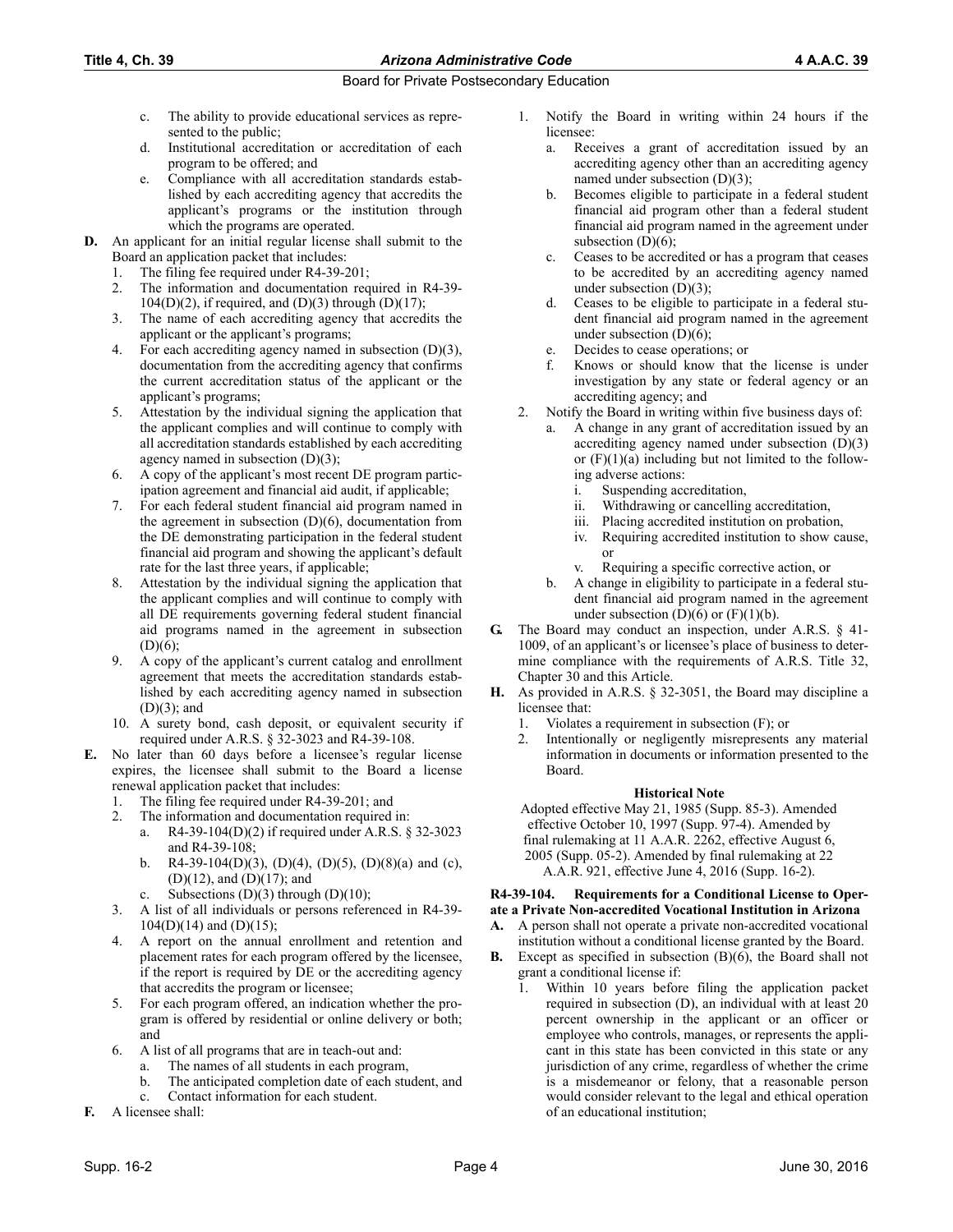- 2. Within 10 years before filing the application packet required in subsection (D), a person with at least 20 percent ownership in the applicant or an officer or employee who controls, manages, or represents the applicant in this state has had a license to operate a vocational or degreegranting institution revoked in this state or any jurisdiction;
- 3. The applicant provides false or misleading information on or with the application required by this Section;
- 4. The applicant was previously licensed by the Board and ceased operations without complying with R4-39-402 and R4-39-406; or
- The applicant ceased to operate or offer a program and as a result:
	- a. The Board was obligated to make a payment from the Student Tuition Recovery Fund established under A.R.S. § 32-3072, or
	- b. The DE or a private entity forgave loans, in whole or in part, to affected students; and
- 6. If the conviction described in subsection  $(B)(1)$  was discharged, expunged, set aside, or vacated, the Board shall consider this fact when exercising its discretionary power under this Section.
- **C.** The Board shall grant a conditional license to an applicant if:
	- 1. The applicant provides the information and documentation required in subsection (D); and
	- The information provided under subsection (D) demonstrates:
		- a. Compliance with A.R.S.  $\S$  32-3021(B)(1) through (11); and
		- b. The ability to provide educational services as represented to the public.
- **D.** An applicant for a conditional license shall submit to the Board an application packet that includes:
	- 1. The filing fee required under R4-39-201;
	- 2. A letter of credit, surety bond, cash deposit, or equivalent security, as required under A.R.S. § 32-3023, of \$15,000 or another amount determined by the Board under R4-39- 108;
	- 3. An application form provided by the Board containing:
		- a. The applicant's name, street address, mailing address, telephone number, fax number, e-mail address, and web site address, if applicable;
		- b. If the applicant has a headquarters in another state or jurisdiction, the headquarters' street address, mailing address, telephone number, fax number, and email address;
		- c. Responses to questions regarding the distribution of ownership, business type, and legal structure;
		- d. As applicable, identification of:
			- i. All members of the board of directors or board of trustees,
			- ii. All persons with at least 20 percent ownership in the applicant, and
			- iii. All individuals responsible for controlling, managing, or representing the applicant in this state;
		- e. Responses to questions regarding whether a person identified in subsection  $(D)(3)(d)$  has ever applied for or been issued a license to operate a vocational or degree-granting institution in this state or any jurisdiction;
		- f. Responses to questions regarding the finances, federal or state tax liabilities, management capabilities, and criminal history of the persons identified under subsection  $(D)(3)(d)(ii)$ ;
- g. Responses to questions regarding programs and student recruitment, enrollment, retention, placement, and financing;
- h. Name of the director required under R4-39-303(B) and evidence that the director is qualified;
- i. Staffing information including:
	- i. Required minimum qualifications of faculty for each program to be offered;
	- ii. The number of administrative personnel and faculty members projected at the end of the first licensure period; and
	- iii. The names of all current administrative personnel and faculty members;
- j. Attestation by the individual signing the application that the applicant will comply with all applicable requirements in A.R.S. Title 32, Chapter 30, and this Chapter;
- k. Attestation by the individual signing the application that all information required as part of the application packet has been submitted and is true and accurate; and
- l. The notarized signature of an owner of the applicant or an owner's legal representative and date of signature;
- 4. Financial statements or financial documentation required under R4-39-108;
- 5. Evidence of the insurance required under R4-39-108;
- If applicable, a copy of the applicant's articles of incorporation, partnership or joint venture documents, or limited liability documents;
- 7. A business plan that includes:
	- a. Executive summary with highlights, objectives, and mission;
	- b. Applicant summary;
	- c. Programs offered and services provided;
	- d. Marketing plan and implementation; and
	- e. Financial plan that includes three-year projections and financial resources available to demonstrate financial stability;
- 8. For each program to be offered, a form provided by the Board describing:
	- a. Program content, length, and delivery system information;
	- b. Program prerequisites and completion requirements;
	- c. Student fees as defined at R4-39-101;
	- d. Any required textbooks or program learning materials;
	- e. Any equipment or technology or competency requirements:
	- f. As applicable:
		- i. Library resources;
		- ii. Clinical training, practica, externships, internships, or special features;
		- iii. Graduate employment opportunities; and
		- iv. Licensing requirements for a graduate of the program to practice; and
	- g. Attach to the form, a copy of the certificate or diploma to be awarded when the program is completed.
- 9. A copy of the applicant's student enrollment agreement meeting the requirements in R4-39-401;
- 10. A copy of the applicant's catalog meeting the requirements in R4-39-301;
- 11. A copy of each brochure, promotional document, uniform resource locator, or advertisement intended for students or potential students;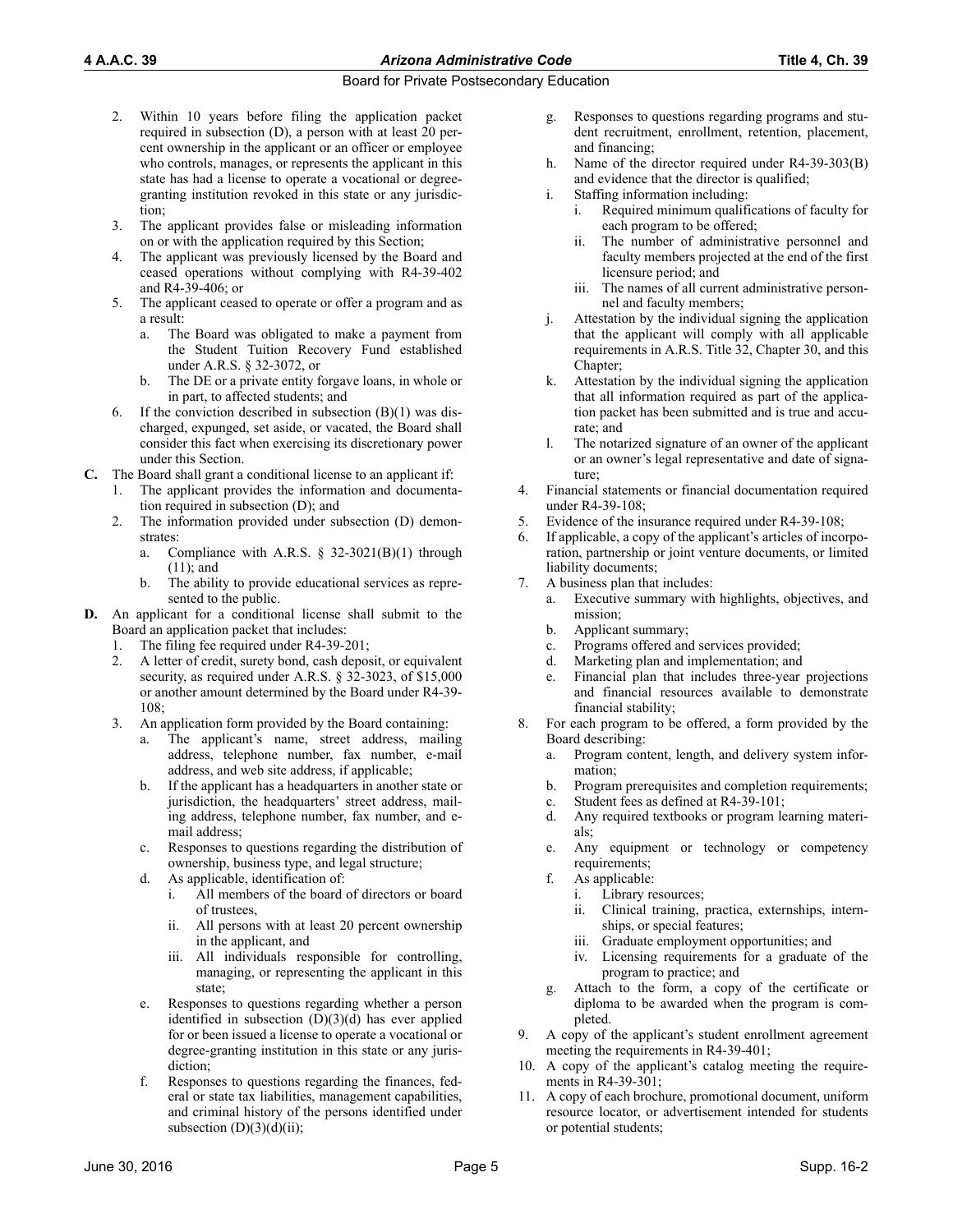- 12. A copy of the applicant's student grievance procedure that:
	- a. Is published in the applicant's catalog required under subsection  $(D)(10)$ ;
	- b. Provides the steps and time frames involved in the grievance procedure;
	- c. References the student's right under A.R.S. § 32- 3052 to file a complaint with the Board;
	- d. Lists the Board's address, telephone number, and web site; and
	- e. If the applicant requires arbitration as part of the student grievance procedure, includes the following statement: Arbitration of a student grievance is required. Arbitration will take place at a location reasonably convenient for both parties giving due consideration to the student's ability to travel and other pertinent circumstances. Both parties will attempt to have proceedings take place within a reasonable time and without undue delay. The arbitration proceedings will follow the spirit if not the letter of the consumer due process protocol of the American Arbitration Association. The protocol includes but is not limited to a fundamentally fair process; an independent and impartial, competent, and qualified arbitrator; independent administration of the arbitration; reasonable cost; right to representation; and possibility of mediation. Arbitration does not preclude other avenues of recourse, including but not limited to possible relief in small claims court, unless and until the arbitration result is made binding. Arbitration of a student grievance does not preclude the student from seeking a remedy from the Arizona Board of Private Postsecondary Education.
- 13. An institutional organizational chart including staff names and position titles;
- 14. For each individual identified under subsection (D)(3)(d), a form provided by the Board describing the individual's professional and educational background;
- 15. For each faculty member named under subsection  $(D)(3)(h)(iv)$ , a form provided by the Board describing the individual's professional and educational background;
- 16. For each location within the state from which the applicant will operate:
	- a. A form provided by the Board describing the facility;
	- b. Line drawings, floor plans, or photographs showing each story of the facility, the room layout, room usage, and each door, window, and exit; and
	- c. Documentation from the local jurisdiction of compliance with all applicable fire codes, building codes, and zoning ordinances; and
- 17. Other information the Board or applicant believes is relevant and will assist the Board to determine whether the applicant is in compliance with all licensing requirements under A.R.S. Title 32, Chapter 30 and this Article.
- **E.** Before granting a conditional license, the Board shall conduct an inspection, under A.R.S. § 41-1009, of an applicant's place of business to determine compliance with subsection (C).
- **F.** If the Board grants a conditional license to an applicant, the conditional licensee:
	- 1. Shall not describe or refer to itself using the terms "licensed," "approved," or "accredited;" and
	- 2. May describe or refer to itself using the terms "conditionally licensed" or "conditional license."
- **G.** After granting a conditional license, the Board may conduct an inspection, under A.R.S. § 41-1009, of a licensee's place of

business to determine continuing compliance with the requirements of A.R.S. Title 32, Chapter 30 and this Article.

**H.** Under the authority provided at A.R.S. § 32-3051, the Board may discipline a licensee that intentionally or negligently misrepresents any material information in documents or testimony presented to the Board.

#### **Historical Note**

Adopted effective May 21, 1985 (Supp. 85-3). Amended effective October 10, 1997 (Supp. 97-4). Amended by final rulemaking at 11 A.A.R. 2262, effective August 6, 2005 (Supp. 05-2). Amended by final rulemaking at 22 A.A.R. 921, effective June 4, 2016 (Supp. 16-2).

#### **R4-39-105. Requirements for a Regular License to Continue to Operate a Private Non-accredited Vocational Institution in Arizona**

- **A.** Except as specified in subsection (A)(6), the Board shall not grant or renew a regular license to an applicant, if:
	- 1. Since the start date of the current licensure period, an individual with at least 20 percent ownership in the applicant or an officer or employee who controls, manages, or represents the applicant in this state has been convicted in this state or any jurisdiction of any crime, regardless of whether the crime is a misdemeanor or felony, that a reasonable person would consider relevant to the legal and ethical operation of an educational institution;
	- Since the start date of the current licensure period, a person with at least 20 percent ownership in the applicant or an officer or employee who controls, manages, or represents the applicant in this state has had a license to operate a vocational or degree-granting institution revoked in this state or any jurisdiction;
	- The applicant provides false or misleading information on or with an application required by this Section;
	- 4. The applicant was previously licensed by the Board and ceased operations without complying with R4-39-402 and R4-39-406; or
	- 5. The applicant ceased to operate or offer a program and as a result:
		- a. The Board was obligated to make a payment from the Student Tuition Recovery Fund established under A.R.S. § 32-3072, or
		- b. The DE or a private entity forgave loans, in whole or in part, to affected students; and
	- 6. If the conviction described in subsection  $(A)(1)$  was discharged, expunged, set aside, or vacated, the Board shall consider this fact when exercising its discretionary power under this Section.
- **B.** The Board shall grant or renew a regular license to a licensee if the licensee submits an application and:
	- 1. The application includes the information required in subsection (C); and
	- 2. The information provided demonstrates:
		- a. Compliance with A.R.S.  $\S$  32-3021(B)(1) through (11); and
		- b. The ability to provide educational services as represented to the public.
- **C.** No later than 60 days before expiration of a licensee's conditional or regular license, the licensee shall submit to the Board an application packet that includes:
	- 1. The filing fee required under R4-39-201;
	- 2. The information and documentation required in R4-39- 104(D)(2) through (D)(5), (D)(8)(a) and (c), (D)(9), (D)(10), (D)(12), (D)(14), (D)(15) and (D)(17); and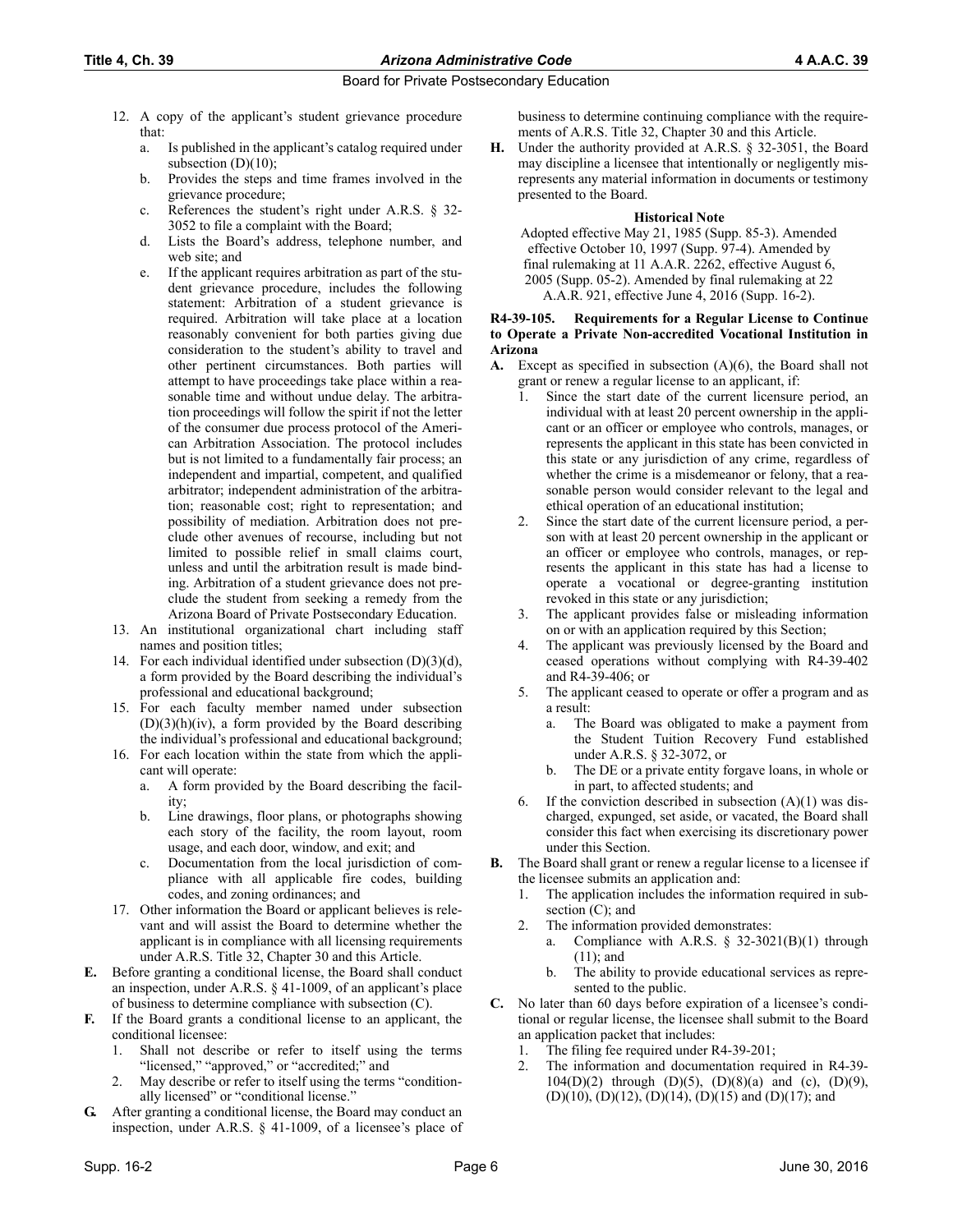## **4 A.A.C. 39** *Arizona Administrative Code* **Title 4, Ch. 39**

## Board for Private Postsecondary Education

- 3. Information regarding the annual enrollment and retention and placement rates for each program offered by the licensee;
- **D.** A licensee that fails to comply with subsection (C) and allows the licensee's conditional or regular license to expire shall:
	- 1. Comply with subsection (C) within 30 days after the license expires, and
	- 2. Pay the late renewal fee prescribed under A.R.S. § 32-  $3027(A)(7)$ ; or
	- 3. Immediately cease operating in this state.
- **E.** The Board may conduct an inspection, under A.R.S. § 41- 1009, of a licensee's place of business to determine compliance with the requirements in A.R.S. Title 32, Chapter 30 and this Article.
- **F.** As provided in A.R.S. § 32-3051, the Board may discipline a licensee that:
	- 1. Intentionally or negligently misrepresents any material information in documents or testimony presented to the Board, or
	- 2. Fails to comply fully with subsection (C) or (D) but continues to operate in this state.

## **Historical Note**

Adopted effective June 27, 1985 (Supp. 85-3). Amended effective October 10, 1997 (Supp. 97-4). Amended by final rulemaking at 11 A.A.R. 2262, effective August 6, 2005 (Supp. 05-2). Amended by final rulemaking at 22 A.A.R. 921, effective June 4, 2016 (Supp. 16-2).

#### **R4-39-106. Requirements for a Conditional License to Operate a Private Non-accredited Degree-granting Institution in Arizona**

- **A.** A person shall not operate a private non-accredited degreegranting institution without a conditional license granted by the Board.
- **B.** Except as specified in subsection (B)(4), the Board shall not grant a conditional license to an applicant, if:
	- Within 10 years before filing the application packet required in subsection (D), an individual with at least 20 percent ownership in the applicant or an officer or employee who controls, manages, or represents the applicant in this state has been convicted in this state or any jurisdiction of any crime, regardless of whether the crime is a misdemeanor or felony, that a reasonable person would consider relevant to the legal and ethical operation of an educational institution;
	- 2. Within 10 years before filing the application packet required in subsection (D), a person with at least 20 percent ownership in the applicant or an officer or employee who controls, manages, or represents the applicant in this state has had a license to operate a vocational or degreegranting institution revoked in this state or any jurisdiction; or
	- 3. The applicant provides false or misleading information on or with an application required by this Section; and
	- If the conviction described in subsection  $(B)(1)$  was discharged, expunged, set aside, or vacated, the Board shall consider this fact when exercising its discretionary power under this Section.
- **C.** The Board shall grant a conditional license to an applicant if the applicant submits an application and:
	- 1. The application includes the information required in subsection (D); and
	- 2. The information provided demonstrates:
		- a. Compliance with A.R.S. §§ 32-3021(B)(1) through (11) and 32-3022(C); and
- b. The ability to provide educational services as represented to the public.
- **D.** An applicant for a conditional license shall submit to the Board an application packet that includes:
	- 1. The filing fee required under R4-39-201;
	- 2. The information and documentation required in R4-39-  $104(D)(2)$  through  $(D)(17)$ ;
	- 3. The name of each accrediting agency to which the applicant will apply for accreditation of the applicant's programs or the institution through which the programs are offered;
	- 4. For each accrediting agency named under subsection  $(D)(3)$ , attestation by the individual signing the application that the applicant has read and understands documentation published or provided by the accrediting agency that explains the accrediting agency's accreditation process, including eligibility requirements, application procedures, self-evaluation processes and requirements, accreditation criteria or standards, and accrediting team visits; and
	- 5. A chronological timeline identifying the applicant's projected progress in gaining accreditation from each accrediting agency named under subsection (D)(3).
- **E.** If the Board grants a conditional license to an applicant, the conditional licensee shall:
	- 1. Notify the Board in writing within 24 hours if the licensee:
		- a. Is determined by an accrediting agency named under subsection  $(D)(3)$  to be ineligible to apply for accreditation with the accrediting agency;
		- b. Is precluded from initiating or continuing in the accreditation process by an accrediting agency named under subsection (D)(3);
		- c. Is denied accreditation by an accrediting agency named under subsection (D)(3); or
		- d. Knows or should know that an investigation of the licensee is being or was conducted by a state or federal agency or an accrediting agency;
	- 2. Within five days of:
		- a. Receipt, submit to the Board a copy of any document from an accrediting agency named under subsection  $(D)(3)$  that pertains to the licensee's progress in gaining accreditation from the accrediting agency; and
		- b. Mailing or sending, submit to the Board a copy of any document mailed or sent by the licensee to an accrediting agency named under subsection (D)(3) that pertains to the licensee's progress in gaining accreditation from the accrediting agency; and
	- 3. Within 10 days after determining that the licensee failed to meet the timeline submitted under subsection (D)(5), submit written notice of the failure to the Board.
- **F.** Before granting a conditional license, the Board shall conduct an inspection, under A.R.S. § 41-1009, of an applicant's place of business to determine compliance with subsection (C).
- **G.** If the Board grants a conditional license to an applicant, while licensed, the conditional licensee:
	- 1. Shall not describe or refer to itself using the terms "licensed," "approved," or "accredited;" and
	- May describe or refer to itself using the terms "conditionally licensed" or "conditional license."
- **H.** The Board may conduct an inspection under A.R.S. § 41-1009 of a licensee's place of business to determine compliance with the requirements of this Article.
- **I.** As provided in A.R.S. § 32-3051, the Board may discipline a licensee that: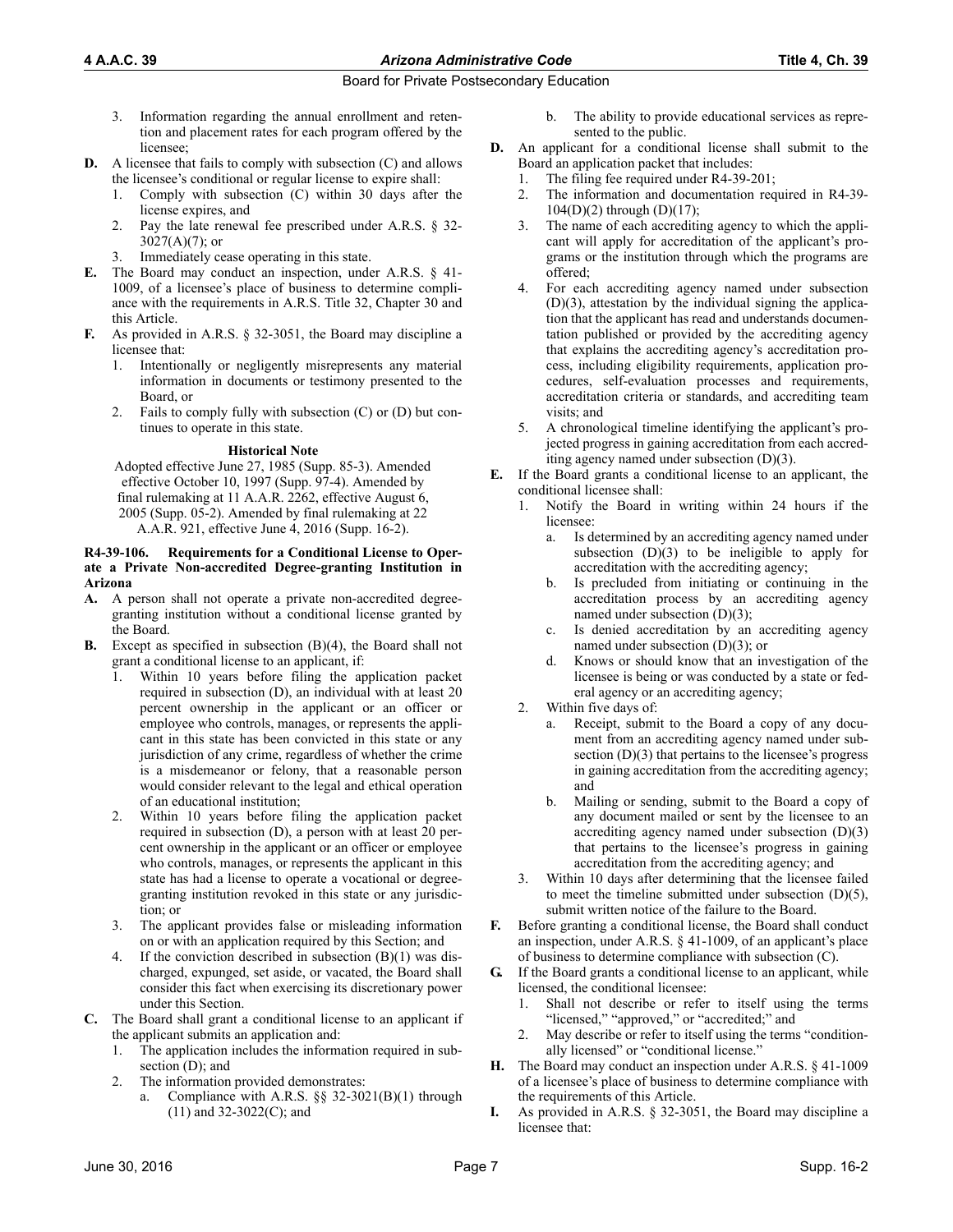- 1. Violates a requirement in subsection (E), or
- 2. Intentionally or negligently misrepresents any material information in documents or testimony presented to the Board.

#### **Historical Note**

Adopted effective June 27, 1985 (Supp. 85-3). Amended effective October 10, 1997 (Supp. 97-4). Amended by final rulemaking at 11 A.A.R. 2262, effective August 6, 2005 (Supp. 05-2). Amended by final rulemaking at 22 A.A.R. 921, effective June 4, 2016 (Supp. 16-2).

#### **R4-39-107. Requirements for a Provisional License to Continue to Operate a Private Non-accredited Degree-granting Institution in Arizona**

- **A.** Except as specified in subsection (A)(7), the Board shall not grant or renew a provisional license to an applicant if:
	- 1. Since the start date of the current licensure period, an individual with at least 20 percent ownership in the applicant or an officer or employee who controls, manages, or represents the applicant in this state has been convicted in this state or any jurisdiction of a any crime regardless of whether the crime is a misdemeanor or felony, that a reasonable person would consider relevant to the legal and ethical operation of an educational institution;
	- 2. Since the start date of the current licensure period, a person with at least 20 percent ownership in the applicant or an officer or employee who controls, manages, or represents the applicant in this state has had a license to operate a vocational or degree-granting institution revoked in this state or any jurisdiction;
	- 3. The applicant provides false or misleading information on or with an application required by this Section;
	- 4. The applicant fails to apply for accreditation as required under R4-39-106(D)(3) or fails to make progress consistent with the chronological timeline specified under R4- 39-106(D)(5) for three consecutive renewal periods;
	- 5. The applicant was previously licensed by the Board and ceased to operate without complying with R4-39-402 and R4-39-406; or
	- 6. The applicant ceased to operate or offer a program and as a result:
		- a. The Board was obligated to make a payment from the Student Tuition Recovery Fund established under A.R.S. § 32-3072, or
		- b. The DE or a private entity forgave loans, in whole or in part, to affected students; and
	- 7. If the conviction described in subsection (A)(1) was discharged, expunged, set aside, or vacated, the Board shall consider this fact when exercising its discretionary power under this Section.
- **B.** The Board shall grant or renew a provisional license to an applicant if the applicant submits an application and:
	- 1. The application includes the information required in subsection (C); and
	- 2. The information provided demonstrates:
		- a. Compliance with A.R.S. §§ 32-3021(B)(1) through  $(11)$  and 32-3022 $(C)$ ;
		- b. The ability to provide educational services as represented to the public; and
		- c. Progress in gaining accreditation from each accrediting agency named under R4-39-106(D)(3).
- **C.** No later than 60 days before expiration of a licensee's conditional or provisional license, an applicant for an initial or renewed provisional license shall submit to the Board an application packet that includes:
	- 1. The filing fee required under R4-39-201;
- 2. The information and documentation required in R4-39- 104(D)(2) through (D)(5), (D)(8)(a) and (c), (D)(9),  $(D)(10)$ ,  $(D)(12)$ ,  $(D)(14)$ ,  $(D)(15)$ , and  $(D)(17)$ ;
- 3. A report on the annual enrollment and retention and placement rates for each program offered;
- 4. Documents that demonstrate the applicant met the chronological timeline submitted under R4-39-  $106(D)(5)$ ; and
- 5. Copies of application documents and all correspondence with all accrediting agencies named under R4-39- 106(D)(3), if applicable.
- **D.** A licensee that fails to comply with subsection (C) and allows the licensee's conditional or provisional license to expire shall:
	- Comply with subsection  $(C)$  within 30 days after the license expires, and
	- 2. Pay the late renewal fee prescribed under A.R.S. § 32-  $3027(A)(7)$ ; or
	- 3. Immediately cease operating in this state.
- **E.** A licensee shall:
	- 1. Notify the Board in writing by the next business day if the licensee:
		- a. Is determined by an accrediting agency named under  $R4-39-106(D)(3)$  to be ineligible to apply for accreditation with the accrediting agency;
		- b. Is precluded from initiating or continuing in the accreditation process by an accrediting agency named under R4-39-106(D)(3);
		- c. Is denied accreditation by an accrediting agency named under R4-39-106(D)(3);
		- d. Knows or should know that the licensee is or was under investigation by a state or federal agency or an accrediting agency; or
		- Decides to cease operations;
	- 2. Within five days of:
		- a. Receipt, submit to the Board a copy of any document from an accrediting agency named under R4-  $39-106(D)(3)$  that pertains to the licensee's progress in gaining accreditation from the accrediting agency; and
		- b. Mailing or sending, submit to the Board a copy of any document mailed or sent by the licensee to an accrediting agency named under  $R4-39-106(D)(3)$ that pertains to the licensee's progress in gaining accreditation from the accrediting agency; and
	- 3. Within 10 days after determining that the licensee failed to meet the timeline submitted under subsection R4-39-  $106(D)(5)$ , submit written notice of the failure to the Board.
- **F.** The Board may conduct an inspection, under A.R.S. § 41- 1009, of a licensee's place of business to determine compliance with the requirements of this Article.
- **G.** As provided in A.R.S. § 32-3051, the Board may discipline a licensee that:
	- 1. Violates a requirement in subsection (E),
	- 2. Intentionally or negligently misrepresents any material information in documents or testimony presented to the Board, or
	- 3. Fails to comply fully with subsection (C) or (D) but continues to operate in this state.

## **Historical Note**

Adopted effective June 27, 1985 (Supp. 85-3). Amended effective February 23, 1993 (Supp. 93-1). Amended effective October 10, 1997 (Supp. 97-4). Amended by final rulemaking at 11 A.A.R. 2262, effective August 6, 2005 (Supp. 05-2). Amended by final rulemaking at 22 A.A.R. 921, effective June 4, 2016 (Supp. 16-2).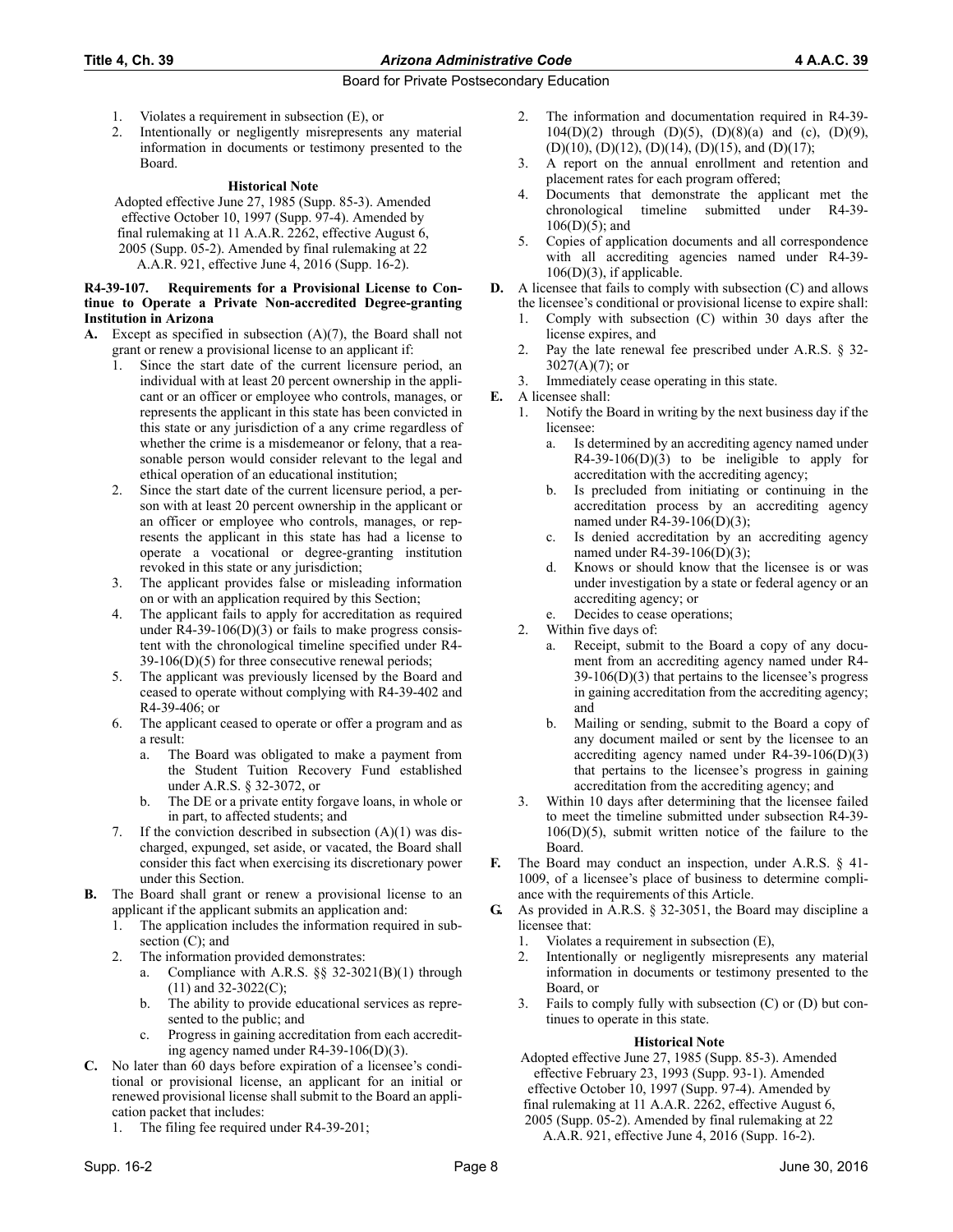#### **R4-39-108. Surety Bond, Cash Deposit, or Letter of Credit; Insurance; Financial Statement Requirements; and Finance Committee**

- **A.** An applicant or licensee under R4-39-104, R4-39-105, R4-39- 106, or R4-39-107 shall have a surety bond, cash deposit, or letter of credit as required under A.R.S. § 32-3023(A). The Board shall determine the dollar amount of the surety bond, cash deposit, or letter of credit under A.R.S. § 32-3023(C).
- **B.** The Board may require an applicant or licensee under R4-39- 103 or R4-39-110(D) or (E) have a surety bond, cash deposit, or letter of credit as allowed under A.R.S. § 32-3023(B). The Board shall determine whether a surety bond, cash deposit, or letter of credit is required of an applicant or licensee under R4-  $39-103$  or R4-39-110(D) or (E) and if so, the amount of the surety bond, cash deposit, or letter of credit. In determining whether and the amount of surety bond, cash deposit, or letter of credit to require, the Board shall consider the following factors:
	- 1. Whether the institution has sources of funding other than tuition and the percentage of the institution's funding contributed by the other sources;
	- 2. The amount of time programs offered by the institution require for completion; and
	- 3. The criteria regarding financial responsibility specified under subsection (I)(4).
- **C.** The Board shall use the following guidelines to determine the amount of surety bond, cash deposit, or letter of credit to require of an applicant or licensee:
	- 1. The minimum amount required for applicants and licensees is \$15,000;
	- 2. Additional amounts required of an accredited institution:
		- If the annual GTR is less than  $$400,000, 15$  percent of annual GTR; and
		- b. If the annual GTR is \$400,000 or more, 10 percent of annual GTR; and
	- 3. Additional amounts required of a non-accredited institution:
		- a. If the annual GTR is less than \$400,000, 20 percent of annual GTR; and
		- b. If the annual GTR is \$400,000 or more, 15 percent of annual GTR.
- **D.** An applicant or licensee that meets the requirement under subsection (A) or (B) with a surety bond shall purchase the surety bond from a surety company that has a rating of A or higher from a national rating service.
- **E.** An applicant or licensee shall:
	- 1. Have and maintain with an insurance company authorized to transact business in this state coverage that is adequate to protect the applicant or licensee's assets in the event of damage or a finding of liability:
		- a. For an applicant or licensee with annual GTR of \$1,000,000 or more:
			- i. A minimum single occurrence of \$1,000,000 for educators' errors and omissions or malpractice liability insurance; and
			- ii. A minimum single occurrence of \$1,000,000 for general liability coverage for operation of the institution;
		- b. For an applicant or licensee with annual GTR more than \$500,000 but less than \$1,000,000:
			- A minimum single occurrence of not less than the previous year's GTR plus 10 percent for educators' errors and omissions or malpractice liability insurance; and
			- ii. A minimum single occurrence not less than the previous year's GTR plus 10 percent of general

liability coverage for the operation of institution;

- c. For an applicant or licensee with annual GTR equal to or less than \$500,000:
	- i. A minimum single occurrence of not less than \$500,000 for educators' errors and omissions or malpractice liability insurance; and
	- ii. A minimum single occurrence not less \$500,000 of general liability coverage for the operation of institution; or
- 2. Be self-insured for the amounts in subsection  $(C)(1)$ .
- **F.** An applicant or licensee shall submit to the Board a fiscal year-end financial statement that complies with the following requirements:
	- 1. If the applicant or licensee has annual GTR greater than \$350,000:
		- a. Is prepared and compiled, reviewed, or audited by a certified public accountant in accordance with generally accepted accounting principles; and
		- b. Includes a statement of cash flows and disclosures; or
	- 2. If the applicant or licensee has annual GTR equal to or less than \$350,000:
		- a. Is compiled, reviewed, or audited in accordance with generally accepted accounting principles; and
		- b. Includes supporting documentation requested by the Board; and
	- 3. Includes additional financial information if required by the Board under subsections (G) and (H).
- **G.** The Board shall require an applicant or licensee to submit additional financial documentation if:
	- The fiscal year-end financial statement is for a reporting period that ended more than six months before the date of license application; or
	- 2. The applicant has not previously operated in this state or any other jurisdiction.
- **H.** The Board may require an applicant or licensee to submit additional financial documentation if:
	- 1. The Board has concerns based on the applicant's or licensee's responses to questions regarding the distribution of ownership, business type, and legal structure; or
	- 2. The financial documentation submitted shows:
		- a. Current ratio of assets to liabilities less than 1:1,
		- b. Current negative net worth,
		- c. Net losses during each of the last two years,
		- d. Subject to additional DE reporting requirements or has a composite score of less than 1.5,
		- e. Current cash reserves are insufficient to make required refunds.
		- f. Current financial obligations are not being met,
		- g. Applicant or licensee has a history of revocation or negative action in this or another state,
		- h. Current negative cash flow, or
		- i. Financial responsibility standards for accreditation are not being met.
- **I.** The Board shall appoint a Finance Committee that consists of at least three member of the Board:
	- 1. The Finance Committee shall comply with the open meeting requirements at A.R.S. Title 38, Chapter 3, Article 3.1.
	- 2. The Finance Committee shall assess the financial responsibility of an applicant or licensee.
	- 3. If the Finance Committee determines that the information submitted under this Section is not sufficient to demonstrate that an applicant or licensee has financial responsi-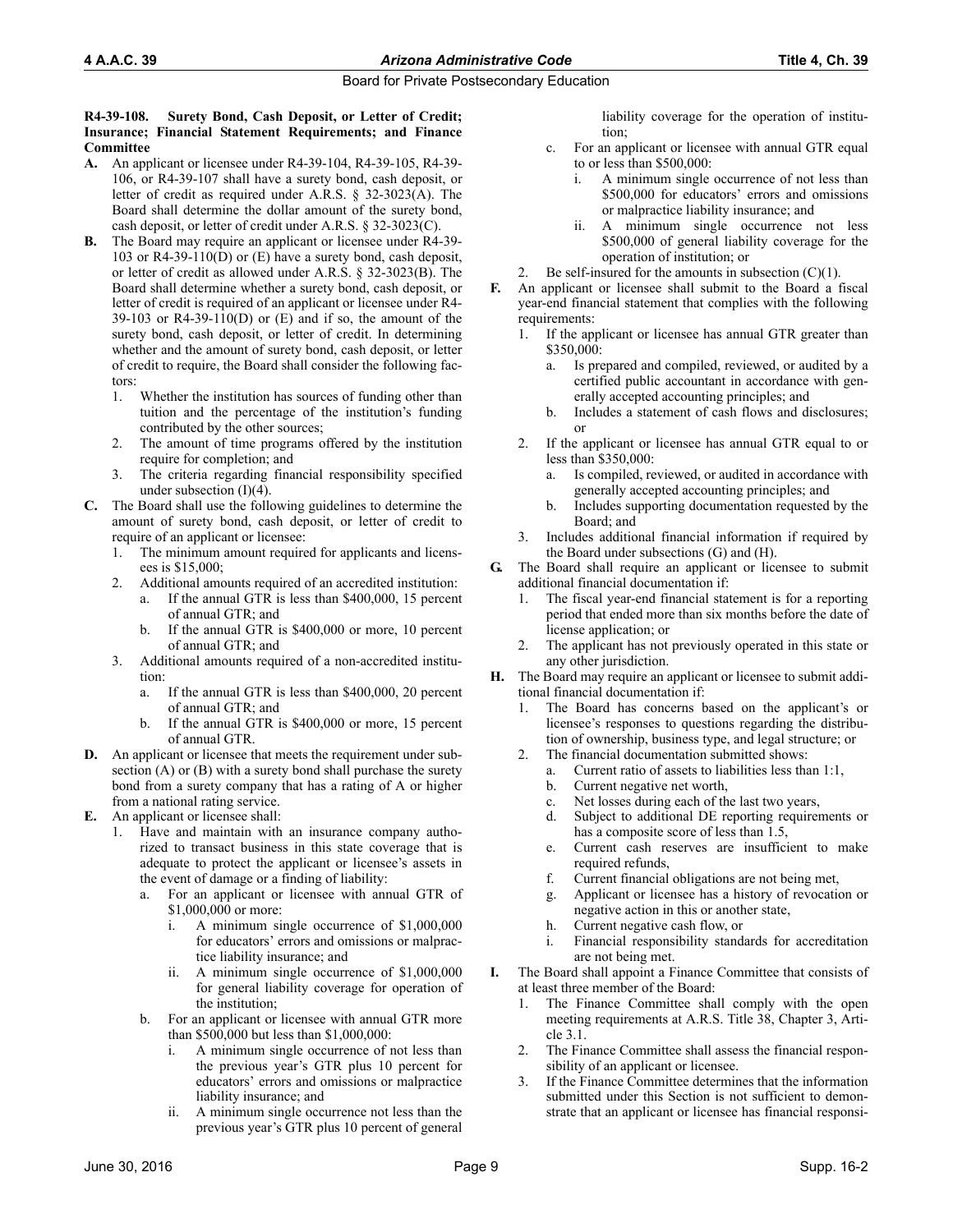bility, the Finance Committee shall work with the applicant or licensee to improve the demonstration.

- 4. After reviewing the information submitted under this Section, the Finance Committee shall determine that the applicant or licensee:
	- a. Has demonstrated financial responsibility and grant a license;
	- b. Has not demonstrated financial responsibility but grant a license contingent on the licensee doing one or more of the following:
		- i. Submitting quarterly reports,
		- ii. Submitting a financial improvement plan,
		- iii. Submitting two-year financial projections, and iv. Posting a surety bond, cash deposit, or letter of
		- Posting a surety bond, cash deposit, or letter of credit that exceeds the amount determined under subsection (C);
	- c. Has not demonstrated financial responsibility and postpone action to allow the applicant or licensee to provide additional information; or
	- d. Has not demonstrated financial responsibility and refer the matter to the whole Board for Board action.

## **Historical Note**

Adopted effective May 21, 1985 (Supp. 85-3). Amended effective November 6, 1998 (Supp. 98-4). Section repealed; new Section made by final rulemaking at 11

A.A.R. 2262, effective August 6, 2005 (Supp. 05-2). Amended by final rulemaking at 22 A.A.R. 921, effective June 4, 2016 (Supp. 16-2).

## **R4-39-109. Supplemental License Applications**

- **A.** A licensee shall submit to the Board an application for a supplemental license at least 45 days before doing any of the following:
	- 1. Offering a new or additional vocational or degree-granting program;
	- 2. Operating from a new or additional location; or
	- Changing the name of the licensed institution.
- **B.** The Board shall grant a supplemental license to a private vocational or degree-granting institution if the Board determines that the supplemental license application submitted under subsection (A) complies with A.R.S. §§ 32-3021 through 32-3051 and this Chapter.

## **Historical Note**

Adopted effective May 21, 1985 (Supp. 85-3). Section R4-39-109 repealed; new Section R4-39-109 renumbered from R4-39-110 and amended effective November 6, 1998 (Supp. 98-4). Amended by final rulemaking at 22 A.A.R. 921, effective June 4, 2016 (Supp. 16-2).

## **R4-39-110. Change of Ownership or Control**

- **A.** In this Section, "change of ownership or control" is indicated by the following:
	- 1. For a privately held corporation whose control is vested in those who control the voting stock of the corporation:
		- a. At least 50 percent of the voting stock changes from one owner to another within a five-year period; or
		- b. At least 50 percent of the assets of the corporation are sold regardless of whether the sale is called an asset or securities purchase, a stock or share exchange, or something else;
	- 2. For a publicly traded corporation whose control is vested in the voting members of the board of directors:
		- At least 50 percent of the voting members of the board of directors change within a 12-month period, or
- b. At least 50 percent of the assets of the publicly traded corporation are sold regardless of whether the sale is called an asset or securities purchase, a stock or share exchange, or something else;
- 3. For a non-profit corporation whose control is vested in the voting members of the board of trustees:
	- a. At least 50 percent of the voting members of the board of trustees change within a 12-month period, or
	- b. The chief executive officer of the non-profit corporation changes;
- 4. For a limited partnership whose control is vested in a corporate general partner, the corporate general partner:
	- Has a change of ownership or control as determined under subsections  $(A)(1)$  through  $(A)(3)$ ; or
	- b. At least 50 percent of the assets of the corporate general partner are sold regardless of whether the sale is called an asset or securities purchase, a stock or share exchange, or something else;
- 5. For a limited liability company whose control is vested in members who control a majority of the interest in the company:
	- a. At least 50 percent interest changes within a 12 month period; or
	- b. At least 50 percent of the assets of the limited liability company are sold regardless of whether the sale is called an asset or securities purchase, a stock or share exchange, or something else;
- 6. For a sole proprietor or a limited partnership that is not described in subsection (A)(4), if at least 50 percent interest changes within a five-year period; and
- For any business entity described in subsections  $(A)(1)$ through  $(A)(6)$ , when the entity changes from one business form to another including when a non-profit entity becomes a for-profit entity or when a privately held corporation becomes a publicly traded corporation.
- **B.** If assets are sold under subsection  $(A)(1)$ ,  $(A)(2)$ ,  $(A)(4)$ , or (A)(5), regardless of whether the sale is called an asset or securities purchase, a stock or share exchange, or something else, the sale must transfer liabilities for students enrolled at the time of closing.
- **C.** For the purposes of this Section, assets and liabilities are determined according to generally accepted accounting principles.
- **D.** A change of ownership or control does not occur under subsection (A) if an interest is transferred by operation of law or inheritance to a parent, grandparent, spouse, or child.
- **E.** A licensee shall, within seven days, notify the Board in writing and explain the following:
	- 1. A change of ownership or control as described under subsection (A); or
	- 2. A change of interest or of the voting members of the board of directors of more than 20 percent but less than 50 percent.
- **F.** No later than 60 days after the date on the notice provided under subsection (E), a licensed private accredited institution shall submit to the Board a license application packet that includes:
	- 1. The filing fee required under R4-39-201(E);
	- 2. Either:
		- a. Information and documentation specified in R4-39- 103 (D)(3) through (D)(10), as applicable, R4-39-  $104(D)(2)$ , if required, and  $(D)(3)$ through  $(D)(6)$ , (D)(8)(a) and (c) through (D)(12), (D)(14), and (D)(17); or
		- If required by an accrediting agency that accredits the licensee's programs or the institution through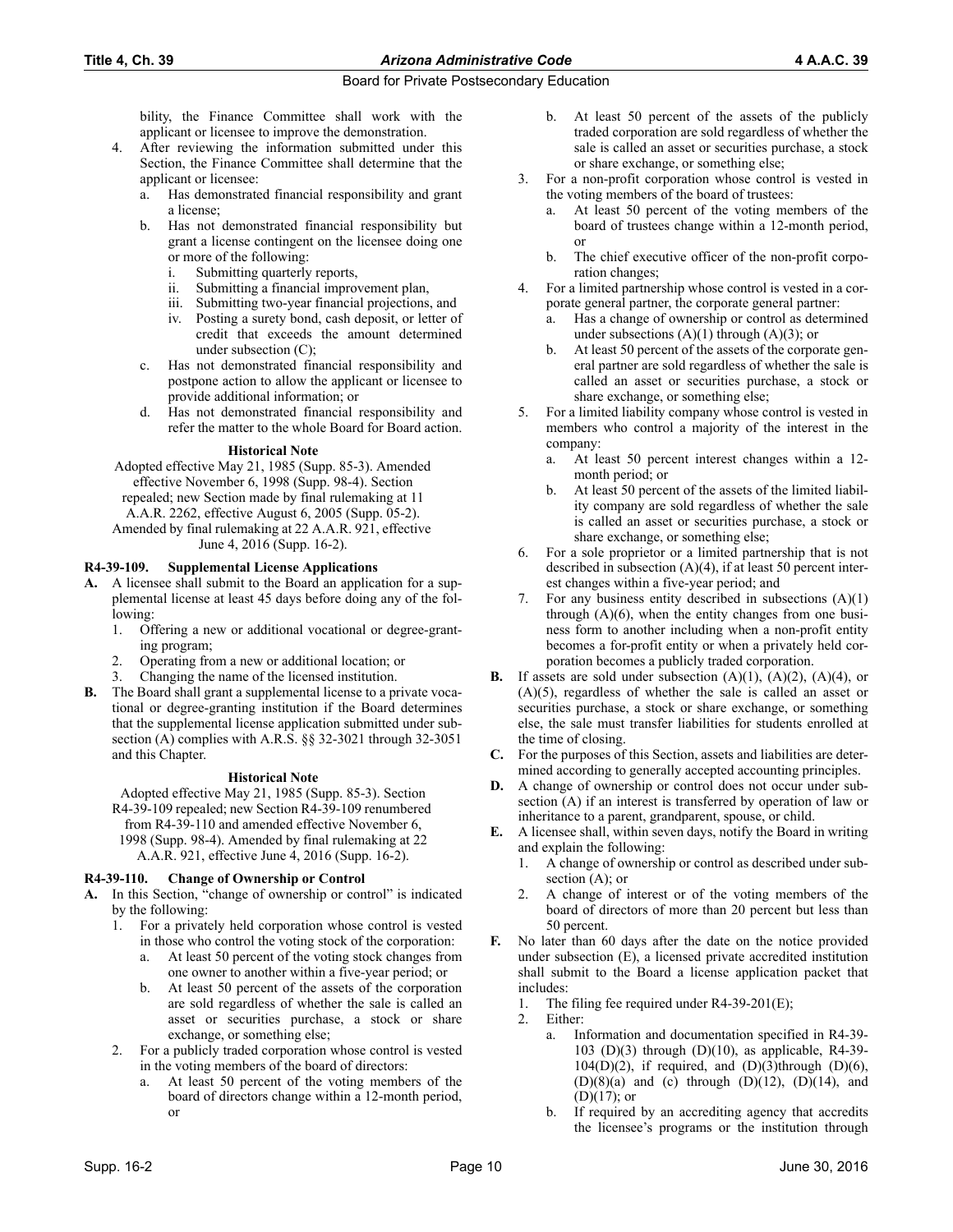which the programs are offered, a copy of change of ownership documents submitted by the licensee to the accrediting agency;

- 3. Attestation that the applicant will assume financial responsibility, as required under R4-39-404(C), for all student tuition refunds for which the institution has an obligation; and
- 4. Other information determined by the Board to be relevant to determining the applicant's compliance with licensing requirements under A.R.S. Title 32, Chapter 30 and this Article.
- **G.** No later than 60 days after the date on the notice provided under subsection (E), a licensed private non-accredited institution shall submit to the Board a license application packet that includes:
	- 1. The filing fee required under R4-39-201(E);
	- 2. For a private non-accredited vocational institution, information and documentation specified in R4-39-104  $(D)(3)$ through  $(D)(6)$ ,  $(D)(8)(a)$  and  $(c)$ ,  $(D)(12)$ through $(D)(14)$  and  $(D)(17)$ ;
	- 3. For a private non-accredited degree-granting institution, information and documentation specified in R4-39- 103(D)(3) through (D)(10), as applicable, R4-39- 104(D)(2) through (D)(6), (D)(8)(a) and (c), (D)(12) through  $(D)(14)$  and  $(D)(17)$ ;
	- 4. Attestation that the applicant will assume financial responsibility, as required under R4-39-404(C), for all student tuition refunds for which the institution has a financial obligation; and
	- 5. Other information determined by the Board to be relevant to determining the applicant's compliance with licensing requirements under this Article.
- **H.** Except as specified in subsection (H)(6), the Board shall not grant a license as a result of a change of ownership or control to an applicant if:
	- 1. Within 10 years before filing the application packet required in subsection (G) or (H) or since the start date of the current licensure period, an individual with at least 20 percent ownership in the applicant or an officer or employee who controls, manages, or represents the applicant in this state has been convicted in this state or any jurisdiction of any crime, regardless of whether the crime is a misdemeanor or felony, that a reasonable person would consider relevant to the legal and ethical operation of an educational institution;
	- 2. Within 10 years before filing the application packet required in subsection (G) or (H) or since the start date of the current licensure period, a person with at least 20 percent ownership in the applicant or an officer or employee who controls, manages, or represents the applicant in this state has had a license to operate a vocational degreegranting institution revoked in this state or any jurisdiction;
	- 3. The applicant provides false or misleading information on or with the application required by this Section;
	- 4. The applicant was previously licensed by the Board and ceased operation without complying with R4-39-402 and R4-39-406; or
	- 5. The applicant ceased to operate or offer a program and as a result:
		- a. The Board was obligated to make a payment from the Student Tuition Recovery Fund established under A.R.S. § 32-3072, or
		- b. The DE or a private entity forgave loans, in whole or in part, to affected students; and
- 6. If the conviction described in subsection  $(H)(1)$  was discharged, expunged, set aside, or vacated, the Board shall consider this fact when exercising its discretionary power under this Section.
- **I.** The Board shall grant a license as a result of a change of ownership or control, if the applicant:
	- 1. Demonstrates compliance with A.R.S. §§ 32-3021 through 32-3027, as applicable; and
	- 2. Meets the application requirements in subsection (F) or (G).
- **J.** The Board may conduct an inspection, under A.R.S. § 41-1009, of an applicant's or licensee's place of business to determine compliance with the requirements of A.R.S. Title 32, Chapter 30 and this Article.

#### **Historical Note**

- Adopted effective May 21, 1985 (Supp. 85-3). Amended effective February 23, 1993 (Supp. 93-1). R4-39-110 renumbered to R4-39-109; new Section R4-39-110
- renumbered from R4-39-111 and amended (Supp. 98-4). Amended by final rulemaking at 11 A.A.R. 2262, effective August 6, 2005 (Supp. 05-2). Amended by final rulemaking at 22 A.A.R. 921, effective June 4, 2016 (Supp. 16-2).

#### **R4-39-111. Honorary Degrees**

- **A.** Only a currently licensed, accredited private degree-granting institution may apply to award an honorary degree. Before offering to grant or granting an honorary degree, a currently licensed, accredited private degree-granting institution shall submit an application for a supplemental license for an honorary degree to the Board for the Board's verification, review, and administrative action.
- **B.** The Board shall approve the application for a supplemental license for an honorary degree if the honorary degree is consistent with the institution's currently offered degree-granting programs.
- **C.** An accredited private degree-granting institution whose application for a supplemental license for an honorary degree is approved shall ensure that the honorary degree identifies in its title or name and bears on its face that it is an honorary degree.

#### **Historical Note**

Adopted effective May 21, 1985 (Supp. 85-3). R4-39-111 renumbered to R4-39-110; new Section R4-39-111 renumbered from R4-39-112 and amended effective November 6, 1998 (Supp. 98-4). Amended by final rulemaking at 22 A.A.R. 921, effective June 4, 2016 (Supp. 16-2).

## **R4-39-112. Repealed**

## **Historical Note**

Adopted effective May 21, 1985 (Supp. 85-3). Repealed effective November 6, 1998 (Supp. 98-4).

## **ARTICLE 2. FEES**

#### **R4-39-201. Fees**

- **A.** The filing fee for a license to operate a private vocational or degree-granting institution is \$800.
- **B.** The annual filing fee for a license renewal to continue to operate a private vocational or degree-granting institution is the following amount based on the institution's annual GTR:
	- 1. Less than \$50,000 annual GTR, \$600;
	- 2. \$50,000/\$249,999 annual GTR, \$750;
	- 3. \$250,000/499,999 annual GTR, \$1,000;
	- 4. \$500,000/\$999,999 annual GTR, \$1,300;
	- 5. \$1,000,000/\$2,499,999 annual GTR, \$1,650;
	- 6. \$2,500,000/\$6,999,999 annual GTR, \$2,000; or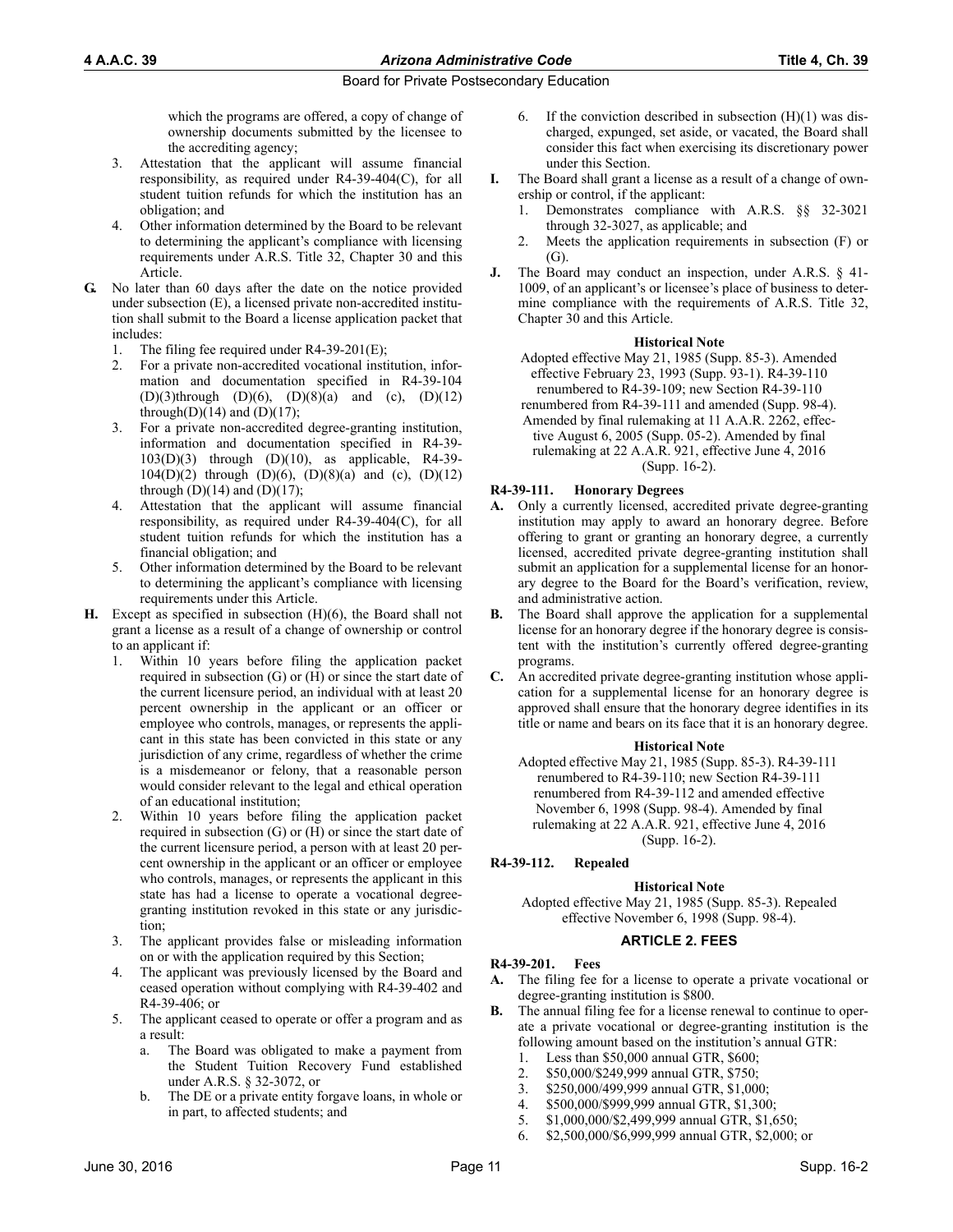- 7. \$7,000,000 or more annual GTR, \$2,300.
- **C.** The filing fee for each application for a supplemental license to offer a new or additional private vocational or degree-granting program is \$500.
- **D.** The filing fee for each application for a supplemental license to offer a private vocational or degree-granting program from a new or additional location is \$500.
- **E.** The filing fee for an application for a supplemental license to continue to operate a private vocational or degree-granting institution following a change of ownership or control is \$500.
- **F.** The fee for an onsite verification or inspection is the actual cost incurred or \$500, whichever is less.

## **Historical Note**

- Adopted effective June 27, 1985 (Supp. 85-3). Section R4-39-201 repealed, new Section R4-39-201 adopted
- effective May 19, 1988 (Supp. 88-2). Emergency amendments adopted effective January 12, 1993, pursuant to A.R.S. § 41-1026, valid for only 90 days (Supp. 93-1).
- Emergency amendments adopted again effective April 12, 1993, pursuant to A.R.S. § 41-1026, valid for only 90 days (Supp. 93-2). Emergency amendments adopted again effective July 12, 1993 (Supp. 93-3). Amendments permanently adopted with changes effective October 12, 1993 (Supp. 93-4). Amended effective November 6, 1998 (Supp. 98-4). Amended by final rulemaking at 22 A.A.R. 921, effective June 4, 2016 (Supp. 16-2).

#### **ARTICLE 3. OPERATION OF PRIVATE NON-ACCREDITED INSTITUTIONS**

#### **R4-39-301. Catalog**

- **A.** A licensee offering a non-accredited program shall ensure that the licensee has a catalog that includes the following information:
	- 1. The licensee's:
		- a. Name;
		- b. Street, mailing, e-mail, and web site addresses, if applicable; and
		- c. Telephone and fax numbers;
	- 2. If the licensee has a headquarters in another state or jurisdiction, the headquarters':
		- a. Street, mailing, e-mail, and web site addresses, if applicable; and
		- b. Telephone and fax numbers;
	- 3. The effective date of the catalog;
	- The names and titles of:
		- a. All members of any board of directors or board of trustees,
		- b. All individuals responsible for managing the licensee in this state, and
		- c. All members of executive management who live outside this state;
	- 5. A list of all programs offered by the licensee;
	- For each program to be offered:
		- a. A topical outline, including a statement of purpose, objectives, subjects, units, skills, and jobs to be learned in the program, and the number of clock, credit, or semester hours to be spent by the student in each phase of the program;
		- b. Any program prerequisites and completion requirements;
		- c. Tuition and student fees;
		- d. Any required equipment or technology;
		- e. Any required competencies;
		- f. Any clinical training, practica, externships, internships, or special features of the program;
		- g. Any graduate employment opportunities; and
- h. Licensure requirements for a graduate to practice, if any;
- 7. Any allowable student tuition reductions, discounts, and scholarships and educational loans that comply with R4- 39-308;
- 8. Any available student payment schedules and financing options that comply with R4-39-308;
- Student eligibility requirements for tuition reductions, discounts, and scholarships, educational loans, payment schedules, and financing options, if applicable;
- 10. Refund policies that comply with R4-39-308 and R4-39- 404;
- 11. Any student services provided by the licensee;
- 12. A description of:
	- Educational delivery systems used in the program, including classroom-based instruction, directed study, distance education, and online computerbased learning; and
	- b. Available library resources;
- 13. For licensees operating on an academic calendar, identification of:
	- a. Start and end dates for each semester, quarter, term, or session offered; and
	- b. Vacation periods and holidays; or
	- Explanation of the enrollment period;
- 14. Policies and regulations governing:
	- a. Admission requirements or program enrollment;
	- b. Program or course cancellation;
	- c. Grading procedures;
	- d. Change in student status, including:
		- i. Leave of absence;
		- ii. Readmission; and
		- iii. Probation, suspension, or expulsion;
	- e. Standards for satisfactory academic progress;
	- f. Graduation requirements;
	- g. Grade reports and transcripts; and
	- h. As applicable:
		- i. Student attendance; and
		- ii. Credit for previous education, training, work, or life experience; and
- 15. Student grievance procedure that meets the requirements at R4-39-104(D)(12).
- **B.** A licensee offering a non-accredited program shall make the catalog required under subsection (A) available to students and prospective students in a written or electronic format.
- Within 10 days from the date a licensee offering a non-accredited program revises the catalog required under subsection (A) or publishes a new catalog, the licensee shall submit to the Board a written or electronic copy of the revised or new catalog.

#### **Historical Note**

Adopted effective May 21, 1985 (Supp. 85-3). Amended by final rulemaking at 11 A.A.R. 2262, effective August 6, 2005 (Supp. 05-2). Amended by final rulemaking at 22 A.A.R. 921, effective June 4, 2016 (Supp. 16-2).

## **R4-39-302. Facilities and Equipment**

- **A.** A licensee offering a non-accredited program shall ensure that the:
	- 1. Building, classrooms, equipment, furniture, grounds, instructional devices, and other physical facilities of the licensee are appropriate to achieve the educational objectives of the institution;
	- 2. Physical facility and equipment comply with all: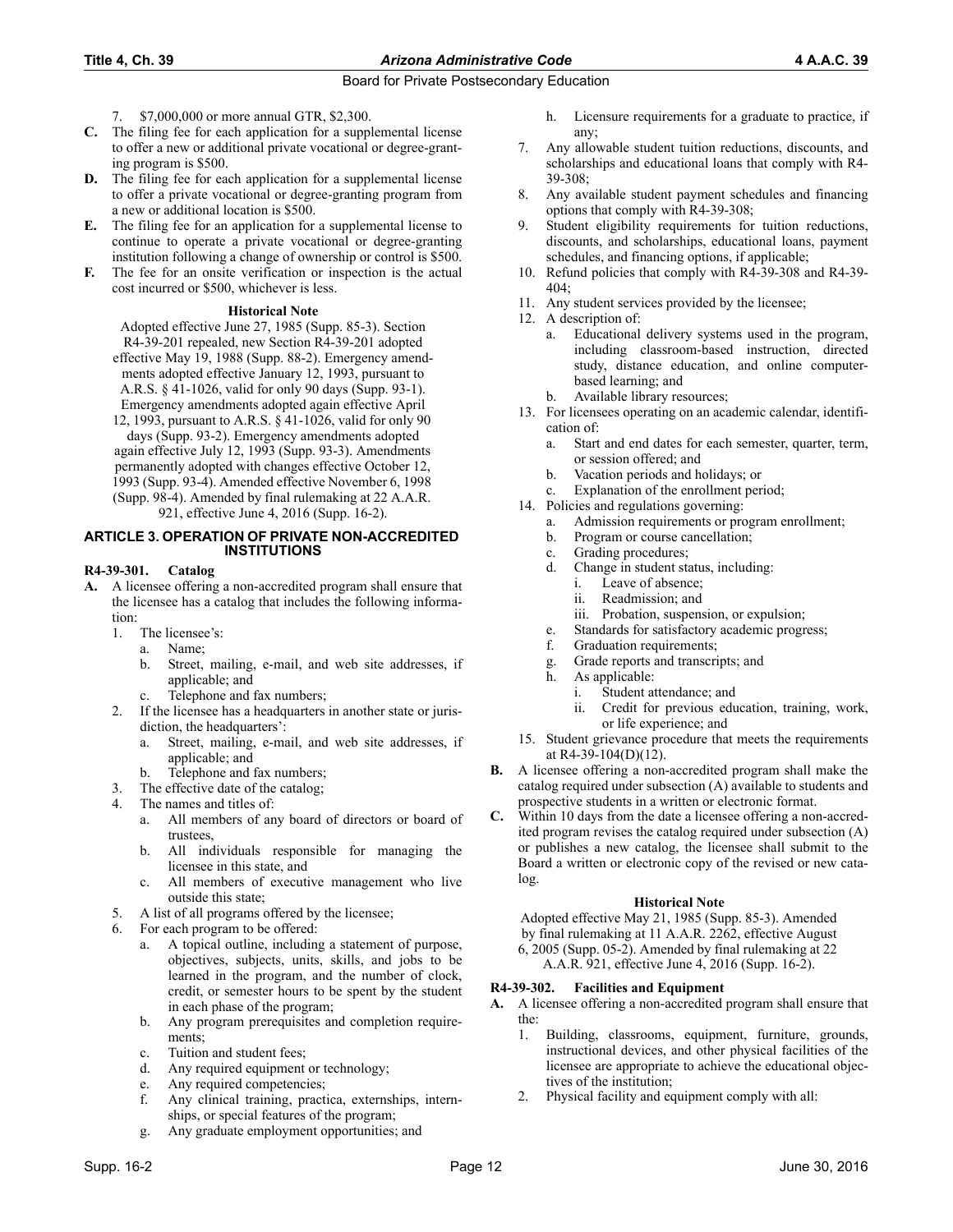- a. Safety requirements and health standards of the city, county, state, and any other authority in which the facility is located; and
- b. Local and state planning, building, zoning, and fire codes; and
- 3. Insurance required under R4-39-108 is adequate to protect the assets of the licensee in the event of damage or a finding of liability.
- **B.** A licensee offering a non-accredited program shall comply with R4-39-109 before offering the non-accredited program from an unlicensed, new, or additional location.

## **Historical Note**

Adopted effective May 21, 1985 (Supp. 85-3). Amended by final rulemaking at 5 A.A.R. 4451, effective November 3, 1999 (Supp. 99-4). Amended by final rulemaking at 11 A.A.R. 2262, effective August 6, 2005 (Supp. 05-2). Amended by final rulemaking at 22 A.A.R. 921, effective June 4, 2016 (Supp. 16-2).

## **R4-39-303. Staff**

- **A.** A licensee offering a non-accredited program shall ensure that:
	- 1. The licensee has an on-site director who is qualified under subsection (B) and designated to carry out the duties under subsection (C);
	- 2. Each staff member communicates information regarding the licensee, programs, and educational services that is true and as represented in the licensee's catalog, required under R4-39-301, and brochures, promotional materials, or advertisements provided to or intended for students or potential students;
	- 3. The licensee has sufficient staff to provide instruction and educational services as represented in the licensee's catalog, required under R4-39-301, and brochures, promotional materials, or advertisements provided to or intended for students or potential students; and
	- 4. Instruction and services are provided to a student as represented in the licensee's catalog, required under R4-39- 301, and brochures, promotional materials, or advertisements provided to the student.
- **B.** A licensee offering a non-accredited program shall employ an on-site director who is qualified as follows:
	- 1. Is of good moral character; and
	- 2. Has academic, administrative and supervisory experience the Board determines is consistent with the ability to operate and deliver a non-accredited program.
- **C.** The on-site director designated under subsection (A)(1) shall:
	- Supervise the day-to-day operation of the licensee;
	- 2. For each program to be offered by the licensee, implement a curriculum capable of preparing a student enrolled in the program:
		- a. To achieve the program's occupational objective,
		- b. To complete requirements for the program degree or other credential, and
		- c. To obtain a specific entry-level job covered in the program;
	- 3. Ensure that all faculty members meet the requirements in subsection  $(D)$  or  $(E)$ ; and
	- 4. Develop and implement a plan, with specific goals, benchmarks, and time frames, for faculty improvement.
- **D.** A licensee offering a non-accredited vocational program shall ensure that a faculty member has:
	- 1. At least two years of practical work experience in the subject the faculty member is teaching unless the faculty member is teaching in an emerging discipline in which case the Board shall consider an alternative standard to determine qualification of the faculty member;
- 2. Postsecondary education in the subject the faculty member is teaching from an accredited institution or an institution licensed to operate as a postsecondary educational institution by the state in which the faculty member received the postsecondary education;
- 3. Taken teacher-training courses appropriate to the level of qualification required by the program offered; and
- 4. Maintained professional competence by participating in continuing education.
- **E.** A licensee offering a non-accredited degree-granting program shall ensure that a faculty member has:
	- 1. At least two years of practical work experience in the subject the faculty member is teaching;
	- 2. A degree from an accredited institution equal to or exceeding the degree awarded to a graduate of the program in which the faculty member is teaching;
	- Taken teacher-training courses appropriate to the level of qualification required by the program offered; and
	- 4. Maintained professional competence by participating in continuing education.
- **F.** A licensee offering a non-accredited program shall ensure that:
	- 1. Within 30 days after the director designated under subsection (A) resigns, is terminated, or is otherwise unable to fulfill all responsibilities established under subsection (C), the Board is notified in writing; and
	- Within 30 days after the licensee designates a new director, a completed form, which is available from the Board, describing the new director's professional and educational background is submitted to the Board.

## **Historical Note**

Adopted effective May 21, 1985 (Supp. 85-3). Amended by final rulemaking at 5 A.A.R. 4451, effective November 3, 1999 (Supp. 99-4). Amended by final rulemaking at 11 A.A.R. 2262, effective August 6, 2005 (Supp. 05-2). Amended by final rulemaking at 22 A.A.R. 921, effective June 4, 2016 (Supp. 16-2).

## **R4-39-304. Advertising**

- **A.** A licensee offering a non-accredited program shall ensure that all advertising is truthful and does not include a false or misleading statement about the institution, personnel, faculty, courses, diploma or certificate awarded, services, or occupational opportunities for a graduate.
- **B.** The Board may institute disciplinary proceedings against a licensee offering a non-accredited program or the licensee's representative for false or misleading advertising.
- **C.** A licensee offering a non-accredited program shall not solicit students in:
	- 1. The "help wanted" section of a newspaper, magazine, or other publication, regardless of whether the publication is printed or online; or
	- 2. Employment or unemployment lines in which individuals stand while seeking work or benefits.
- **D.** A licensee offering a non-accredited program shall not use any form of the word "guarantee" or "free" in solicitations or advertising in:
	- 1. A brochure, catalog, bulletin, leaflet, or other publication of the licensee; or
	- 2. A newspaper, magazine, or similar publication, regardless of whether the publication is printed or online.
- **E.** A licensee offering a non-accredited program shall ensure that all printed advertising includes the name, phone number, and address of the licensee.
- **F.** The Board shall review the catalog, brochure, promotional document, uniform resource locator, student enrollment agreement, and other materials submitted under R4-39-104 to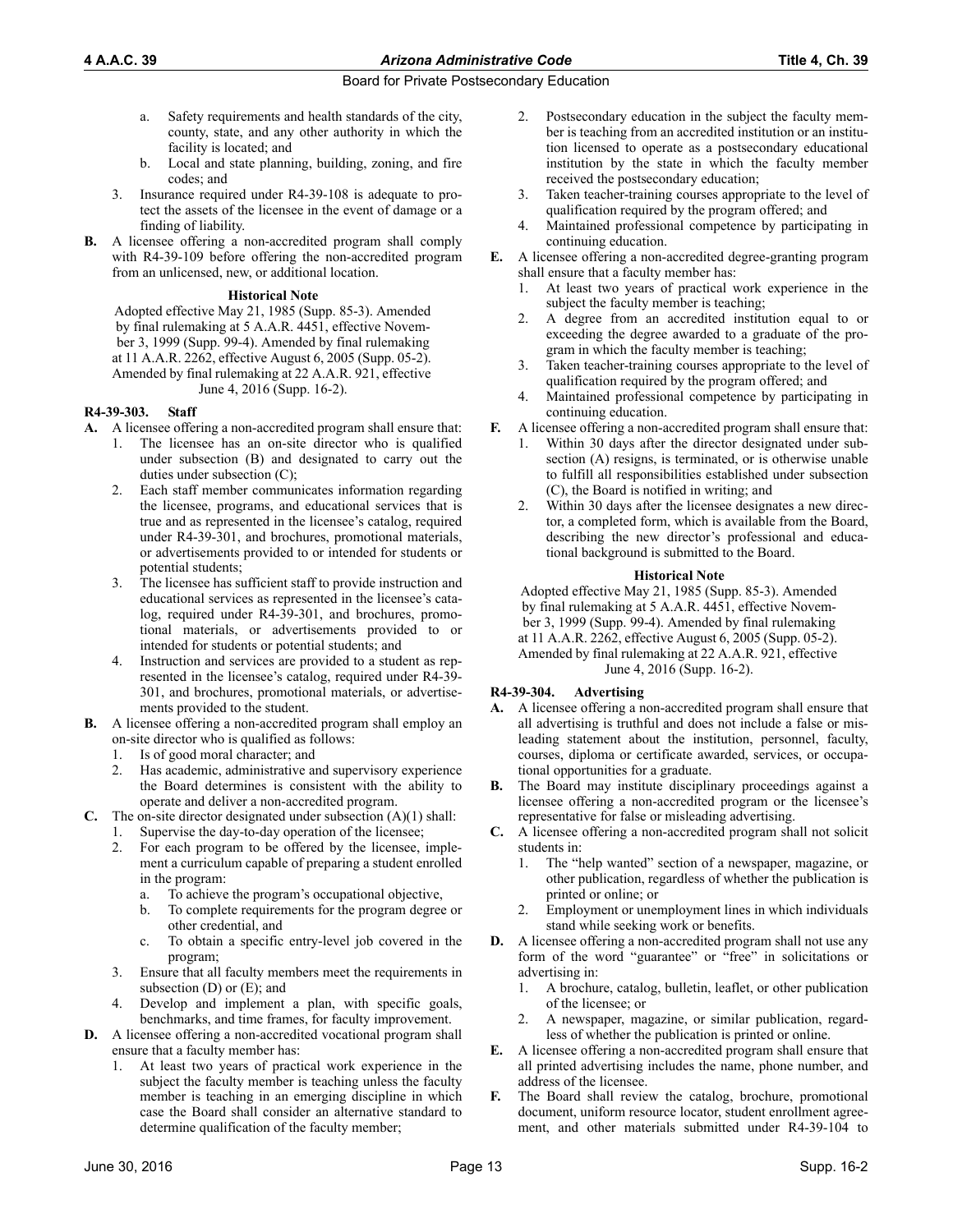ensure the materials comply with the requirements of this Section.

#### **Historical Note**

Adopted effective May 21, 1985 (Supp. 85-3). Former Section R4-39-304 repealed; new Section R4-39-304 renumbered from R4-39-305 and amended by final rulemaking at 5 A.A.R. 4451, effective November 3, 1999 (Supp. 99-4). Amended by final rulemaking at 22 A.A.R. 921, effective June 4, 2016 (Supp. 16-2).

## **R4-39-305. Recruitment**

- **A.** A licensee offering a non-accredited program shall ensure that all information contained in the licensee's catalog, required under R4-39-301, and in brochures, promotional materials, and advertisements provided to or intended for students or potential students is true.
- **B.** During student recruitment or before a student signs an enrollment agreement, a licensee offering a non-accredited program:
	- 1. May provide a student tuition reduction, discount, or scholarship, or educational loan only as authorized under R4-39-308; and
	- Shall not guarantee employment to a prospective student.
- **C.** A licensee offering a non-accredited program shall ensure that a staff member responsible for student recruitment or student admission:
	- 1. Uses only those titles that accurately reflect the staff member's actual duties and responsibilities;
	- 2. Is not designated as a counselor or advisor; and
	- 3. Does not make final decisions regarding tuition, student fees, tuition reduction, discounts, or scholarships, educational loans, payment schedules, financing options, or refunds.

## **Historical Note**

Adopted effective May 21, 1985 (Supp. 85-3). Amended effective February 23, 1993 (Supp. 93-1). Former Section R4-39-305 renumbered to R4-39-304; new Section R4- 39-305 renumbered from R4-39-306 and amended by final rulemaking at 5 A.A.R. 4451, effective November 3,

- 1999 (Supp. 99-4). Amended by final rulemaking at 11 A.A.R. 2262, effective August 6, 2005 (Supp. 05-2).
- Amended by final rulemaking at 22 A.A.R. 921, effective June 4, 2016 (Supp. 16-2).

## **R4-39-306. Admission Requirements**

- **A.** A licensee offering a non-accredited program shall establish, publish, and administer admission requirements.
- **B.** If an entrance exam is required for admission, a licensee offering a non-accredited program shall:
	- 1. Set a minimum passing score for admission that is consistent with the standard established by the exam developer,
	- 2. Admit only an individual who obtains the minimum passing score on the entrance exam,
	- 3. Maintain a copy of the completed entrance exam in the student's permanent record, and
	- 4. Not allow an individual who fails the entrance exam to take the exam again within 30 days.
- **C.** If an entrance exam is not required for admission, a licensee offering a non-accredited program shall admit only an individual who demonstrates the ability to satisfactorily complete the prescribed training through:
	- 1. Initial interview,
	- Letter of recommendation,
	- 3. High school diploma, certificate of high school equivalency, or completion of a secondary education in a home school setting that complies with all state law;
	- 4. Official educational transcripts; or

5. Other requirements established by the licensee.

## **Historical Note**

Adopted effective May 21, 1985 (Supp. 85-3). Former Section R4-39-306 renumbered to R4-39-305; new Section R4-39-306 renumbered from R4-39-307 and

amended by final rulemaking at 5 A.A.R. 4451, effective November 3, 1999 (Supp. 99-4). Amended by final rulemaking at 22 A.A.R. 921, effective June 4, 2016 (Supp. 16-2).

## **R4-39-307. Placement**

If a licensee offering a non-accredited program offers placement services to a student, the licensee shall:

- 1. Maintain evidence of a student referral for job placement that includes the following information:
	- a. The name of the student referred,
	- b. The name of the prospective employer,
	- c. Result of referral, and
	- d. Final placement or other disposition;
- 2. Prepare a student for placement by instructing the student in:
	- a. Resume preparation and interviewing procedures,
	- b. Appropriate dress and personal grooming, and
	- c. Conduct on the job;
- 3. Ensure that a student or graduate understands that a list of potential employers given to the student or graduate by the licensee is not a referral or offer of placement; and
- 4. Ensure that each student application clearly indicates that job placement is not guaranteed to a graduate or student.

## **Historical Note**

Adopted effective May 21, 1985 (Supp. 85-3). Amended effective February 23, 1993 (Supp. 93-1). Former Section R4-39-307 renumbered to R4-39-306; new Section R4- 39-307 renumbered from R4-39-308 and amended by final rulemaking at 5 A.A.R. 4451, effective November 3,

1999 (Supp. 99-4). Amended by final rulemaking at 22 A.A.R. 921, effective June 4, 2016 (Supp. 16-2).

## **R4-39-308. Tuition, Pricing, and Refund Policies**

- **A.** A licensee offering a non-accredited program may charge students enrolled in the same program different tuition and student fees, only:
	- 1. After publishing notice of a program price change to be effective for all students enrolling in the program or starting classes on or after a specified date;
	- 2. For students who have chosen to modify programs or services so that a tuition reduction is warranted;
	- 3. For students requiring additional services or otherwise incurring additional charges;
	- 4. For students who are eligible for tuition reductions associated with payment schedules, financing options, or educational loans;
	- 5. For students meeting tuition discount eligibility requirements in subsection (B); or
	- For students receiving tuition scholarships under subsection (C).
- **B.** A licensee offering a non-accredited program that offers a tuition discount shall:
	- 1. Publish in the licensee's catalog, required under R4-39- 301, allowable tuition discounts and student eligibility requirements for each tuition discount, including tuition discounts for students:
		- a. Enrolling as part of a group,
		- b. Who are similarly situated, or
		- c. Enrolling under the same program or course schedule; and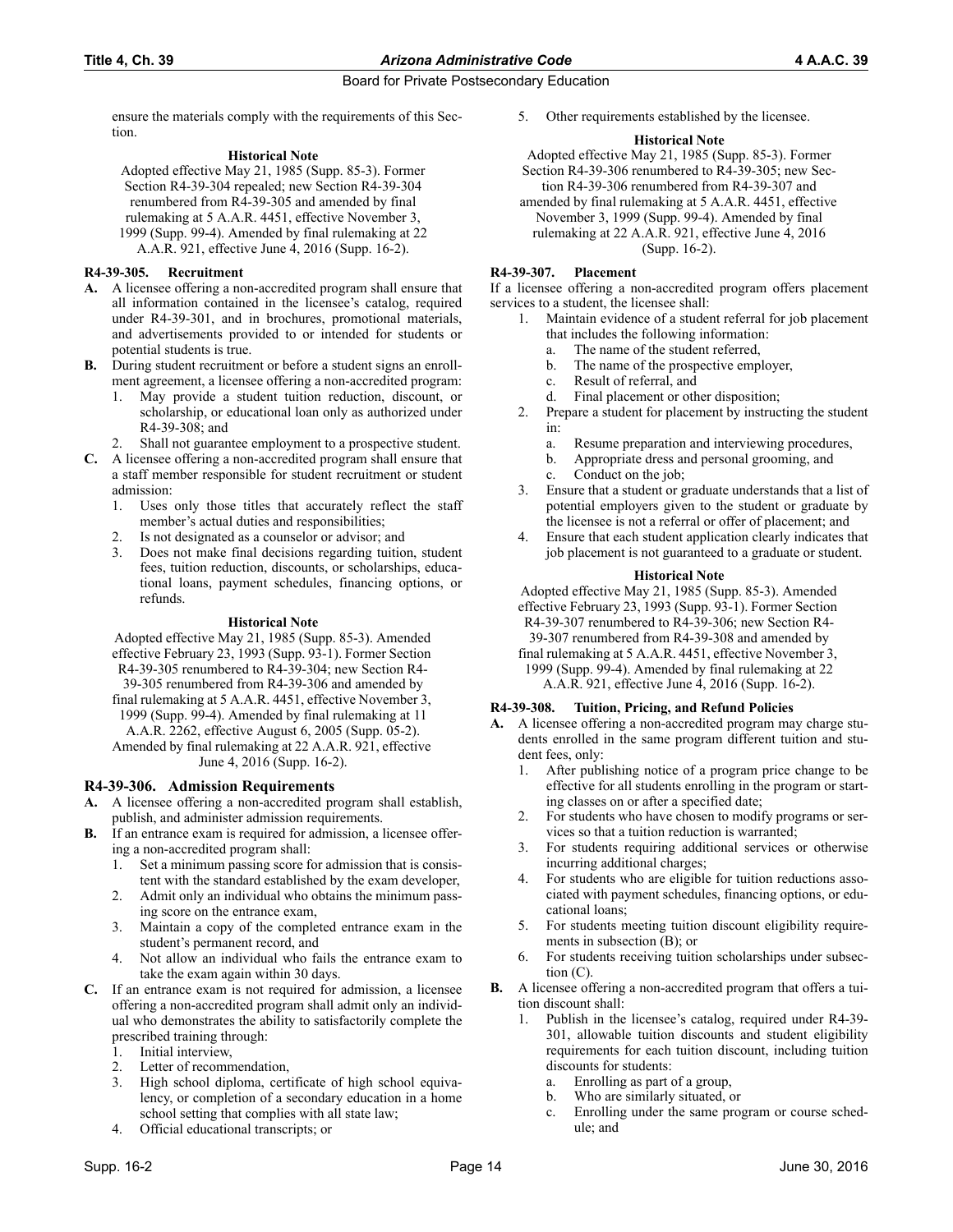- 2. Make tuition discounts available to all students who meet eligibility requirements.
- **C.** A licensee offering a non-accredited program that offers a full or partial tuition scholarship shall:
	- 1. Publish in the institution's catalog, required under R4-39- 301, available tuition scholarships and student eligibility requirements for each tuition scholarship, including terms, conditions, application procedures, deadline dates, basis for selection, range of award amounts, and aggregate award amounts; and
	- 2. Objectively evaluate all applicants for tuition scholarships, and award tuition scholarships only to students who meet eligibility requirements.
- **D.** A licensee offering a non-accredited program that offers a full or partial educational loan shall:
	- Publish in the licensee's catalog, required under R4-39-301, available full or partial educational loans and student eligibility requirements for each full or partial educational loan, including terms, conditions, application procedures, deadline dates, range of loan amounts, aggregate loan amounts, interest rates, and loan repayment requirements;
	- 2. Make the full or partial educational loans available to all students who meet eligibility requirements; and
	- 3. Offer and administer the full or partial educational loans as required under R4-39-406.
- **E.** A licensee offering a non-accredited program that offers payment schedules or financing options shall:
	- 1. Publish in the licensee's catalog, required under R4-39- 301, payment schedules and financing options and student eligibility requirements for each payment schedule and financing option, including terms and conditions, application procedures, interest rates, and monthly payments; and
	- Make the payment schedules and financing options available to all students who meet eligibility requirements.
- **F.** A licensee offering a non-accredited program:
	- 1. Shall not require a prospective student to make a nonrefundable payment until the prospective student signs an enrollment agreement and is accepted for enrollment, and
	- 2. Shall ensure that a prospective student understands the prospective student's rights under R4-39-404.
- **G.** A licensee offering a non-accredited program shall have a refund policy that:
	- 1. Applies to all students,
	- Meets the requirements in R4-39-404, and
	- 3. Is described using identical language in both the catalog that is required under R4-39-301 and the student enrollment agreement that is required under R4-39-104 and meets the standards at R4-39-401.
- **H.** A licensee offering a non-accredited program shall ensure that all student tuition, student fees, tuition reductions, discounts, and scholarships, educational loans, payment schedules, financing options, and refund policies applicable to a student are:
	- 1. Fully disclosed in writing on a student's enrollment agreement or applicable financial documents;
	- 2. Consistent with information in the licensee's catalog, required under R4-39-301, and any brochures, promotional materials, or advertisements provided to or intended for students or potential students; and
	- Authorized under this Section.
- **I.** A licensee offering a non-accredited program shall:
	- 1. Charge a student tuition and student fees as identified in writing on a student's enrollment agreement or applicable financial documents;
- 2. Collect tuition and student fees from a student according to a payment schedule or financing option identified in writing on a student's enrollment agreement or applicable financial documents; and
- 3. Refund tuition and student fees charged to a student according to the refund policy identified in writing on a student's enrollment agreement or applicable financial documents.

#### **Historical Note**

Adopted effective May 21, 1985 (Supp. 85-3). Amended effective February 23, 1993 (Supp. 93-1). Former Section R4-39-308 renumbered to R4-39-307; new Section R4- 39-308 renumbered from R4-39-309 and amended by

final rulemaking at 5 A.A.R. 4451, effective November 3, 1999 (Supp. 99-4). Amended by final rulemaking at 11 A.A.R. 2262, effective August 6, 2005 (Supp. 05-2).

Amended by final rulemaking at 22 A.A.R. 921, effective June 4, 2016 (Supp. 16-2).

#### **R4-39-309. Renumbered**

#### **Historical Note**

Adopted effective May 21, 1985 (Supp. 85-3). Amended effective February 23, 1993 (Supp. 93-1). Section renumbered to R4-39-308 by final rulemaking at 5 A.A.R. 4451, effective November 3, 1999 (Supp. 99-4).

#### **R4-39-310. Repealed**

#### **Historical Note**

Adopted effective May 21, 1985 (Supp. 85-3). Section repealed by final rulemaking at 5 A.A.R. 4451, effective November 3, 1999 (Supp. 99-4).

#### **ARTICLE 4. OPERATION OF ALL LICENSED INSTITUTIONS**

#### **R4-39-401. Student Records**

- **A.** For students enrolled after the effective date of this Section, a licensee shall maintain records required under this Section in electronic form. The licensee shall ensure that the electronic records are not in a proprietary format and are easily searchable by student.
- **B.** A licensee shall maintain a complete, accurate, and permanent record for each student ever enrolled. The licensee shall ensure that the student record includes the following:
	- 1. An enrollment agreement containing, but not limited to, the following information:
		- a. Name and address of student;
		- b. Date the program begins;
		- c. Total clock or credit hours of the program;
		- d. Payment schedule and total cost to the student;
		- e. Refund policy of the licensee;
		- f. A statement indicating that the individual signing the agreement has read and understands all aspects of the agreement;
		- g. The notice required under 16 CFR 433;
		- h. A clear statement by the licensee that the licensee does not guarantee:
			- i. Job placement to graduates when the program is complete; or
			- ii. Credits or coursework will transfer to another school, college, or university;
		- i. If the licensee requires arbitration as part of the student grievance procedure, the following statement: Arbitration of a student grievance is required. Arbitration will take place at a location reasonably convenient for both parties giving due consideration to the student's ability to travel and other pertinent cir-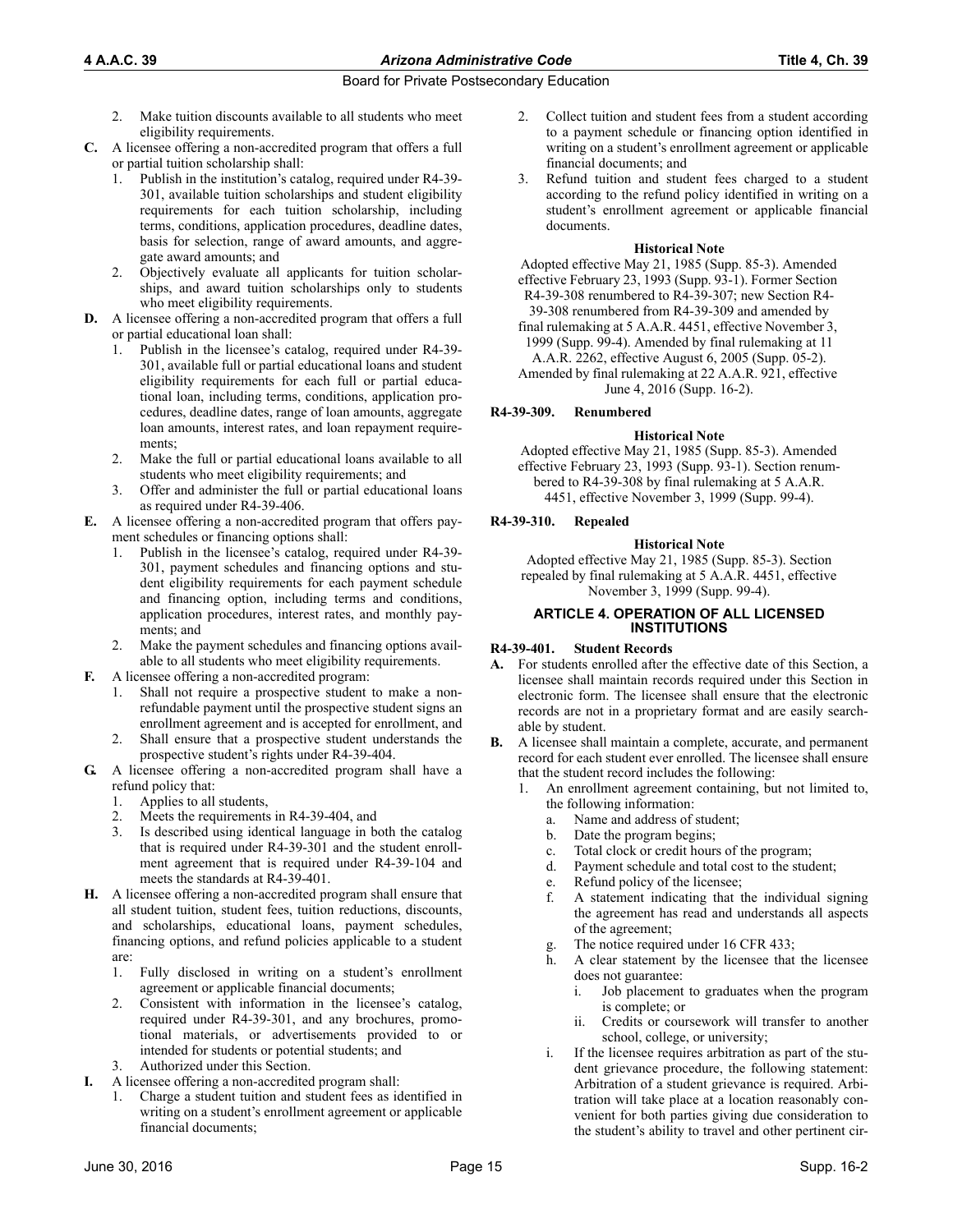cumstances. Both parties will attempt to have proceedings take place within a reasonable time and without undue delay. The arbitration proceedings will follow the spirit if not the letter of the consumer due process protocol of the American Arbitration Association. The protocol includes but is not limited to a fundamentally fair process; an independent and impartial, competent, and qualified arbitrator; independent administration of the arbitration; reasonable cost; right to representation; and possibility of mediation. Arbitration does not preclude other avenues of recourse, including but not limited to possible relief in small claims courts, unless and until the arbitration result is made binding. Arbitration of a student grievance does not preclude the student from seeking a remedy from the Arizona Board of Private Postsecondary Education;

- j. A notice of the right to cancel the enrollment agreement within three days by complying with R4-39- 404(A); and
- k. Signature of the student and an official of the licensee;
- 2. Copy of the entrance exam, if applicable;
- 3. A transcript;
- 4. Grades received, where applicable;
- 5. Student attendance information;
- 6. Counseling records; and
- 7. A record of all obligations incurred and all funds paid by or on behalf of the student to the licensee.
- **C.** A licensee shall maintain financial aid records for each student for the length of time required by the DE.
- **D.** A licensee shall make student records available and readily accessible for use and review by an authorized official of the licensee or authorized representative of the Board.
- **E.** A licensee that gives credit toward a course based on job experience, training, or life experience shall record that credit in the student's official transcript, which is part of the student record required under subsection (B). The licensee shall ensure the student's official transcript shows the portion of the course for which the student is given credit based on job experience, training, or life experience.
- **F.** In addition to the information required under subsections (B), and (E), a licensee shall include the following information, as applicable, in the record of a student who graduates:
	- 1. Job placement provided, and
	- 2. Place of employment and beginning salary after graduation.
- **G.** A licensee shall ensure that records required under this Section:
	- 1. Whether in paper or electronic form, are maintained securely and protected against damage or loss from fire, water, theft, tampering, or other harm;
	- 2. Are maintained in perpetuity or submitted to the Board under R4-39-402; and
	- 3. Are made available and readily accessible for use and review by an authorized representative of the Board.

## **Historical Note**

Adopted effective May 21, 1985 (Supp. 85-3). Amended by final rulemaking at 6 A.A.R. 1129, effective March 7, 2000 (Supp. 00-1). Amended by final rulemaking at 22 A.A.R. 921, effective June 4, 2016 (Supp. 16-2).

## **R4-39-402. Preservation of Records**

**A.** No more than 15 days after a licensee ceases operation, the licensee shall submit to the Board a legible copy of all student records required in R4-39-401. The licensee shall submit the student records in electronic form if the records exist in electronic form. The licensee shall ensure that records in electronic form are in a non-proprietary format.

**B.** After a licensee submits records to the Board as required under subsection (A), the Board shall retain for each student the enrollment agreement, transcript, account ledger card, and a copy of the diploma or degree conferred. The Board shall retain these records according to the retention schedule approved by the Arizona State Library, Archives, and Public Records.

## **Historical Note**

Adopted effective May 21, 1985 (Supp. 85-3). Amended effective February 23, 1993 (Supp. 93-1). Amended by final rulemaking at 11 A.A.R. 2262, effective August 6, 2005 (Supp. 05-2). Amended by final rulemaking at 22 A.A.R. 921, effective June 4, 2016 (Supp. 16-2).

## **R4-39-403. Complaint Procedures**

- **A.** If a student has a complaint against a licensee and exhausts all available grievance procedures, including all appeals, established by the licensee, the student may file a written complaint with the Board. The student shall ensure that the complaint is filed within two years after the latest of the following. The date on which the student:
	- 1. Last attended the licensee;
	- 2. Completed the licensee's grievance procedure, including all appeals; or
	- 3. Is able to demonstrate that the licensee failed to follow the licensee's grievance procedure.
- **B.** A student who files a complaint under subsection (A) shall:
	- 1. Use a form that is available from the Board,
		- 2. Sign the form and attest that all information provided is true and correct, and
		- 3. Attach to the form documentation that supports the allegations on which the complaint is based.
- **C.** The Board shall not accept an anonymous complaint. An individual, whether a student or non-student, who files a complaint may request to remain anonymous to the licensee if the individual believes the complaint may result in adverse action towards the individual. The Board cannot, however, guarantee that disclosure of the individual's identity will not occur in the process of honoring the licensee's due process rights.
- **D.** The Board shall not accept a complaint regarding a grade dispute or the licensee's employment practices or compliance with the Americans with Disabilities Act.
- **E.** After the complaint committee authorized under A.R.S. § 32- 3052(D) reviews the complaint and the results of the staff investigation of the complaint, the complaint committee shall take one of the actions defined under A.R.S. § 32-3052(E).
- **F.** If a non-student has a complaint against a licensee, the nonstudent may file a written complaint with the Board. The nonstudent complainant shall ensure that the complaint is filed within one year from the date on which the event prompting the complaint occurred.
- **G.** Subsections (B) through (E) apply to non-student complaints.

## **Historical Note**

Adopted effective May 21, 1985 (Supp. 85-3). Amended by final rulemaking at 6 A.A.R. 1129, effective March 7, 2000 (Supp. 00-1). Amended by final rulemaking at 22 A.A.R. 921, effective June 4, 2016 (Supp. 16-2).

## **R4-39-404. Tuition Refund Policy**

**A.** A licensee shall allow a student or prospective student to cancel an enrollment agreement with the licensee if the student or prospective student submits a written notice of cancellation to the licensee within three days, excluding Saturday, Sunday,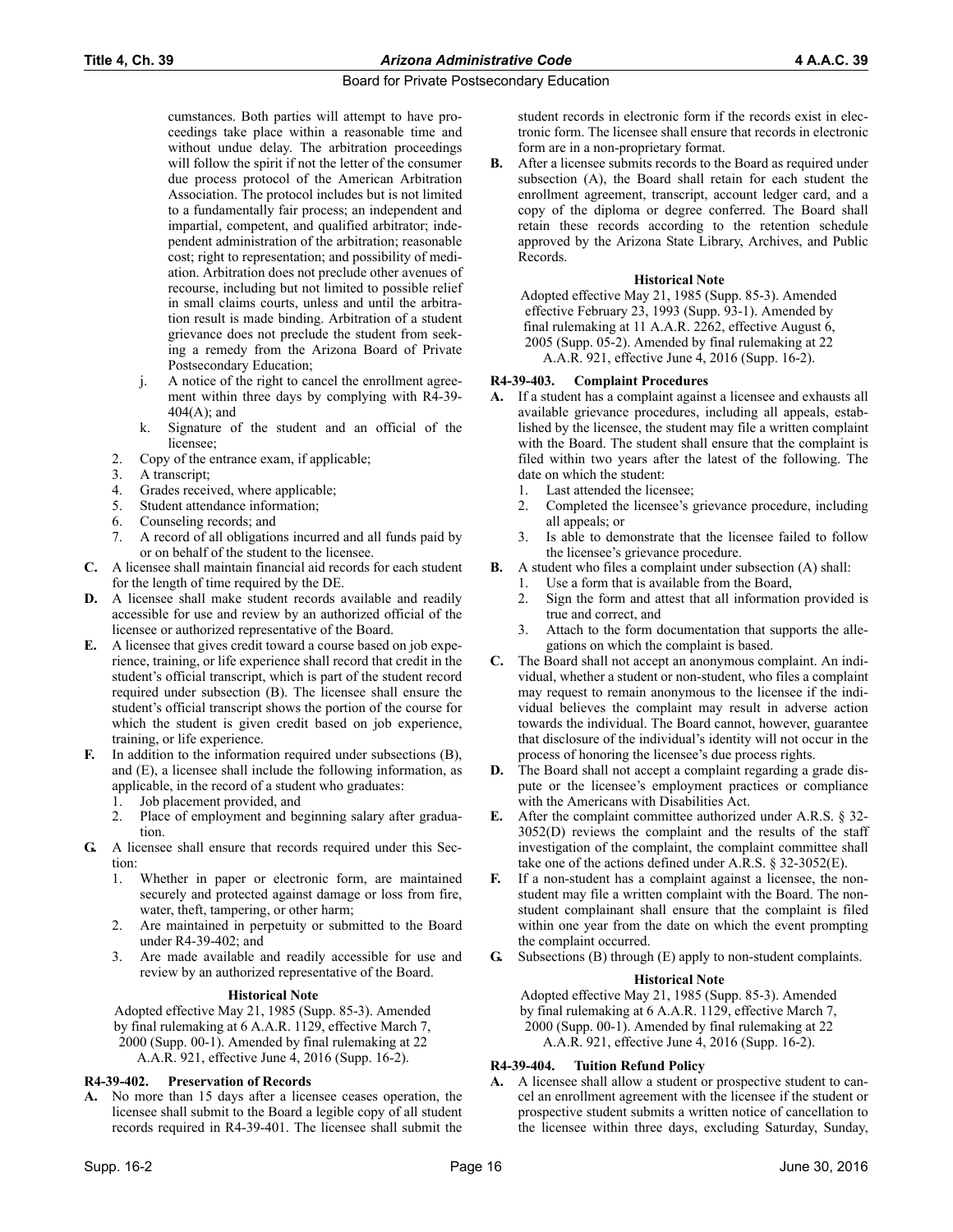and state and federal holidays, of signing the enrollment agreement.

- **B.** No later than 30 calendar days after a licensee receives a written notice of cancellation described in subsection (A), the licensee shall provide to the student or the person that paid the student's tuition and student fees a refund of 100 percent of all student fees and tuition paid.
- **C.** A licensee offering an accredited program shall develop and implement policies and procedures for cancellations and tuition refunds that:
	- 1. Are published in the catalog that meets the accreditation standards established by each accrediting agency named in R4-39-103(D)(3) and the enrollment agreement required under R4-39-401;
	- Are applicable to all students; and
	- 3. Comply with:
		- a. Accreditation standards established by each accrediting agency named under R4-39-103(D)(3) or  $(F)(1)(a)$ ; and
		- b. DE requirements governing each federal student financial aid program in the agreement under R4-39-  $103(D)(6)$  or  $(F)(1)(b)$ .
- **D.** A licensee offering a non-accredited program shall develop and implement policies and procedures for cancellations and tuition refunds that:
	- 1. Are published in the catalog required under R4-39-301 and enrollment agreement required under R4-39-401;
	- 2. Are applicable to all students;
	- 3. Are based on an established time period for each program that:
		- a. Has a prescribed student tuition obligation and tuition refund calculation; and
		- b. Does not exceed the full length of the program or one calendar year, whichever is less;
	- 4. Allow the licensee to retain an administrative fee or registration fee not to exceed \$200.00 if the fee is published in the catalog required under R4-39-301 and enrollment agreement required under R4-39-401;
	- 5. Provide the following refunds for a student who withdraws from or is terminated by the licensee:
		- a. Before beginning classes in a time period, a refund of 100 percent of the tuition charges for the time period;
		- b. If 10 percent or less of the time period used under subsection  $(D)(3)$  has expired, a refund of at least 90 percent of the tuition charges for the time period;
		- c. If more than 10 percent but less than or equal to 20 percent of the time period used under subsection (D)(3) has expired, a refund of at least 80 percent of the tuition charges for the time period;
		- d. If more than 20 percent but less than or equal to 30 percent of the time period used under subsection (D)(3) has expired, a refund of at least 70 percent of the tuition charges for the time period;
		- e. If more than 30 percent but less than or equal to 40 percent of the time period used under subsection (D)(3) has expired, a refund of at least 60 percent of the tuition charges for the time period;
		- f. If more than 40 percent but less than or equal to 50 percent of the time period used under subsection (D)(3) has expired, a refund of at least 50 percent of the tuition charges for the time period; and
		- g. If more than 50 percent of the time period used under subsection  $(D)(3)$  has expired, no refund or a refund in an amount determined by the licensee.
- **E.** When calculating a refund under subsection (D)(5), a licensee offering a non-accredited program shall:
	- 1. Use the last date of attendance as the date of withdrawal or termination to determine the percentage of time in the program that expired;
	- 2. Determine that a student has withdrawn from an institution if the student has not attended any class for 30 consecutive scheduled class days; and
	- 3. Using the date established under subsection  $(E)(1)$ , base the percentage of the time expired on either clock hours elapsed for a program measured in clock hours or the number of days elapsed since the start of the period established under subsection (D)(3).
- **F.** A licensee offering a non-accredited program is exempt from the requirement in subsection  $(D)(5)$ , regarding refunding tuition and fees, for a program that:
	- 1. Is less than 50 clock hours,
	- 2. Has a total cost of less than \$1000, and
	- 3. Is provided by a private non-accredited vocational institution or a private non-accredited degree-granting institution.

#### **Historical Note**

New Section made by final rulemaking at 11 A.A.R. 2262, effective August 6, 2005 (Supp. 05-2). Amended by final rulemaking at 22 A.A.R. 921, effective June 4, 2016 (Supp. 16-2).

## **R4-39-405. Repealed**

## **Historical Note**

New Section made by final rulemaking at 11 A.A.R. 2262, effective August 6, 2005 (Supp. 05-2). Repealed by final rulemaking at 22 A.A.R. 921, effective June 4, 2016 (Supp. 16-2).

#### **R4-39-406. Ceasing to Operate or to Offer a Program; Teach-out Plan**

- **A.** At least 60 days before a licensee ceases to operate or to offer a program in which a student is enrolled, the licensee shall determine whether there is another institution able and willing to offer a teach-out program to students enrolled with the licensee. If another institution is able and willing to offer a teach-out program, the licensee and teach-out institution shall enter a contract with the following terms:
	- 1. The teach-out institution shall offer each student affected by the licensee ceasing to operate or to offer a program, an opportunity to resume and complete the program in which the student is enrolled, or a substantially similar program, within a reasonable time and same geographic area as the licensee;
	- The teach-out institution shall provide each affected student with timely notice of the availability of the teach-out program including information about differences between the teach-out program and the program in which the student is enrolled with the licensee;
	- 3. The teach-out institution shall advertise the availability of the teach-out program;
	- 4. The teach-out institution shall provide equitable treatment to the students in the teach-out program;
	- 5. The teach-out institution shall not alter the mission or operations of the teach-out institution for currently enrolled students; and
	- 6. The teach-out institution shall affirm the institution has the capacity to provide teach-out students with all instruction and services the teach-out students contracted for but did not receive from the licensee.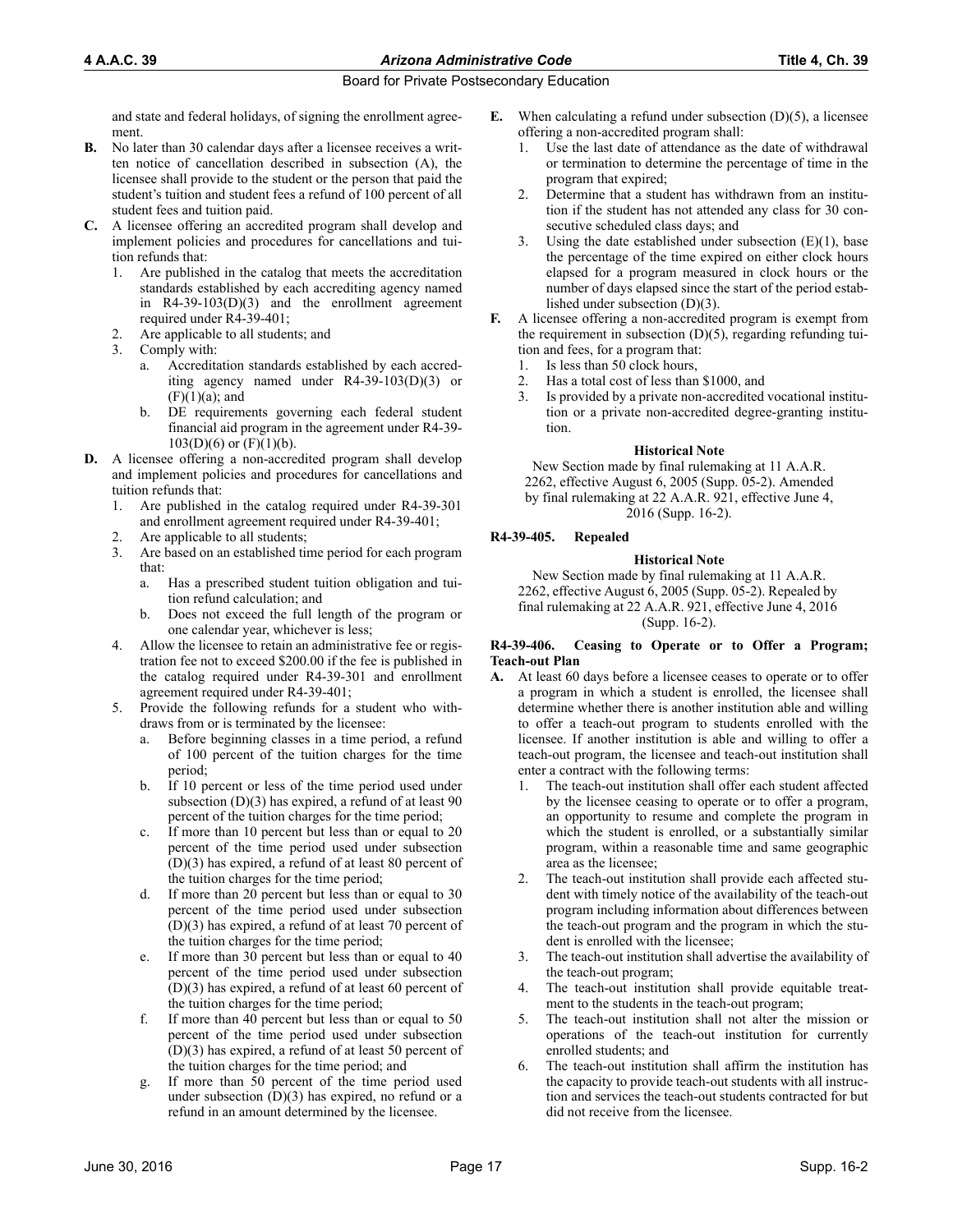## **Title 4, Ch. 39** *Arizona Administrative Code* **4 A.A.C. 39**

## Board for Private Postsecondary Education

- **B.** At least 60 days before a licensee ceases to operate or to offer a program in which a student is enrolled, the licensee shall submit for review by the Board a teach-out plan that includes the following:
	- 1. A list of all students who will be affected by the licensee ceasing to operate or to offer a program,
	- 2. For each student identified under subsection (B)(1):
		- a. Name of program in which the student is participating, and
		- b. Estimated graduation date; and
	- 3. Whether the teach out will occur at the licensee, a teachout institution with which the licensee has a contract under subsection (A), or a combination of the licensee and teach-out institution. If the teach out will occur, in whole or in part, at a teach-out institution:
		- a. Whether the teach-out institution will use faculty of the licensee to complete the teach out;
		- b. Whether the degree, diploma, or certificate awarded on completion of the teach-out program will be awarded by the licensee or the teach-out institution;
		- c. Whether students who are enrolled but not attending the licensee or those on a leave of absence from the licensee are entitled to participate in the teach-out program; and
		- d. A copy of the contracts, if any, entered under subsection (A).
- **C.** At least 30 days before a licensee ceases to operate or to offer a program in which a student is enrolled, or makes a teach-out program available to a student enrolled in a program that the licensee will cease to offer, the licensee shall provide written notice of ceasing to operate or to offer the program, or availability of the teach-out program to:
	- 1. Each enrolled student affected by the licensee's decision to cease to operate or to offer a program, and
	- 2. The Board.
- **D.** Except as provided in subsections (E) and (F), no later than 30 days after a licensee ceases to operate or to offer a program in which a student is enrolled, the licensee shall provide a refund of 100 percent of student fees and tuition paid by the student or other funding source on behalf of the student.
- **E.** The refund requirement in subsection (D) does not apply if a student enrolled in a licensee that ceases to operate or in a program that the licensee ceases to offer transfers to another institution and receives training or academic credit comparable to the training or academic credit that the student would have received if the licensee had not ceased to operate or to offer the program.
- **F.** The refund requirement in subsection (D) does not apply if a licensee that ceases to offer a program in which a student is enrolled provides the student an alternative program that is equivalent to the program no longer offered, as determined by the Board, in:
	- 1. Program content;
	- 2. Program length and schedule;
	- 3. Tuition, student fees, payment schedules, and financing options;
	- 4. Accreditation status, if applicable;
	- 5. Award of credentials;
	- 6. Instruction and equipment;
	- 7. Placement assistance and student services, if applicable; and
	- 8. Facilities.
- **G.** This Section applies to a licensee regardless of whether the licensee is at fault in the closure of the licensee or cessation of a program.

## **Historical Note**

New Section made by final rulemaking at 11 A.A.R. 2262, effective August 6, 2005 (Supp. 05-2). Amended by final rulemaking at 22 A.A.R. 921, effective June 4, 2016 (Supp. 16-2).

## **R4-39-407. Use of Terms**

- **A.** Except as provided in subsection (B), only an accredited, degree-granting licensee may use the term "university" or any other name or title in literature, catalogs, pamphlets, or other materials made available to the public that implies or would lead a reasonable person to believe the licensee is an institution of higher education or grants educational credentials, academic credit, or professional degrees.
- **B.** A licensee may use the term "university" in its name if the licensee:
	- 1. Offers at least one program leading to a post-baccalaureate or higher degree and is regionally or nationally accredited by a DE-recognized accrediting agency;
	- 2. Was licensed in this state and used the term "university" in its name before the effective date of this Section; and
	- Is chartered or licensed in another state using the term "university" in its name.
- **C.** A licensee may use terms such as "certified," "master," and "professional" in a program title, advertising, and student materials if a student is designated as "certified," "master," or "professional" only:
	- After the student completes the program and passes an examination that requires a showing of proficiency or ability;
	- 2. If the designation is:
		- a. Conferred by a nationally recognized industryrelated organization;
		- b. Conferred by an industry-related board or commission that is statutorily created; or
		- A commonly accepted industry practice; and
	- 3. If the diploma to be issued from a program is submitted to the Board for review before the program is offered.
- **D.** A licensee shall not use the term "master's" in the title of a vocational program.

## **Historical Note**

New Section made by final rulemaking at 22 A.A.R. 921, effective June 4, 2016 (Supp. 16-2).

## **R4-39-408. Transfer of Credit**

- **A.** A licensee may accept credit that a student earned for a course completed at another postsecondary education institution if the licensee determines that the course is comparable in scope and content to a course offered by the licensee.
- **B.** A licensee that intends to allow a student to transfer credit from another postsecondary education institution to the licensee shall establish a transfer policy that:
	- 1. Is based on appropriate criteria such as:
		- a. Comparability in scope and content,
		- b. Applicability to the program into which transfer is requested,
		- c. Competencies achieved in the course for which credit is to be transferred and whether the competencies align with the program into which transfer is requested,
		- d. Preparedness of the student at the time of transfer,
		- e. Age of the credit to be transferred, and
		- f. Grade earned in the course to be transferred;
	- 2. Is not based solely on whether the postsecondary education institution or program from which credit is to be transferred is accredited and if accredited, the accrediting agency;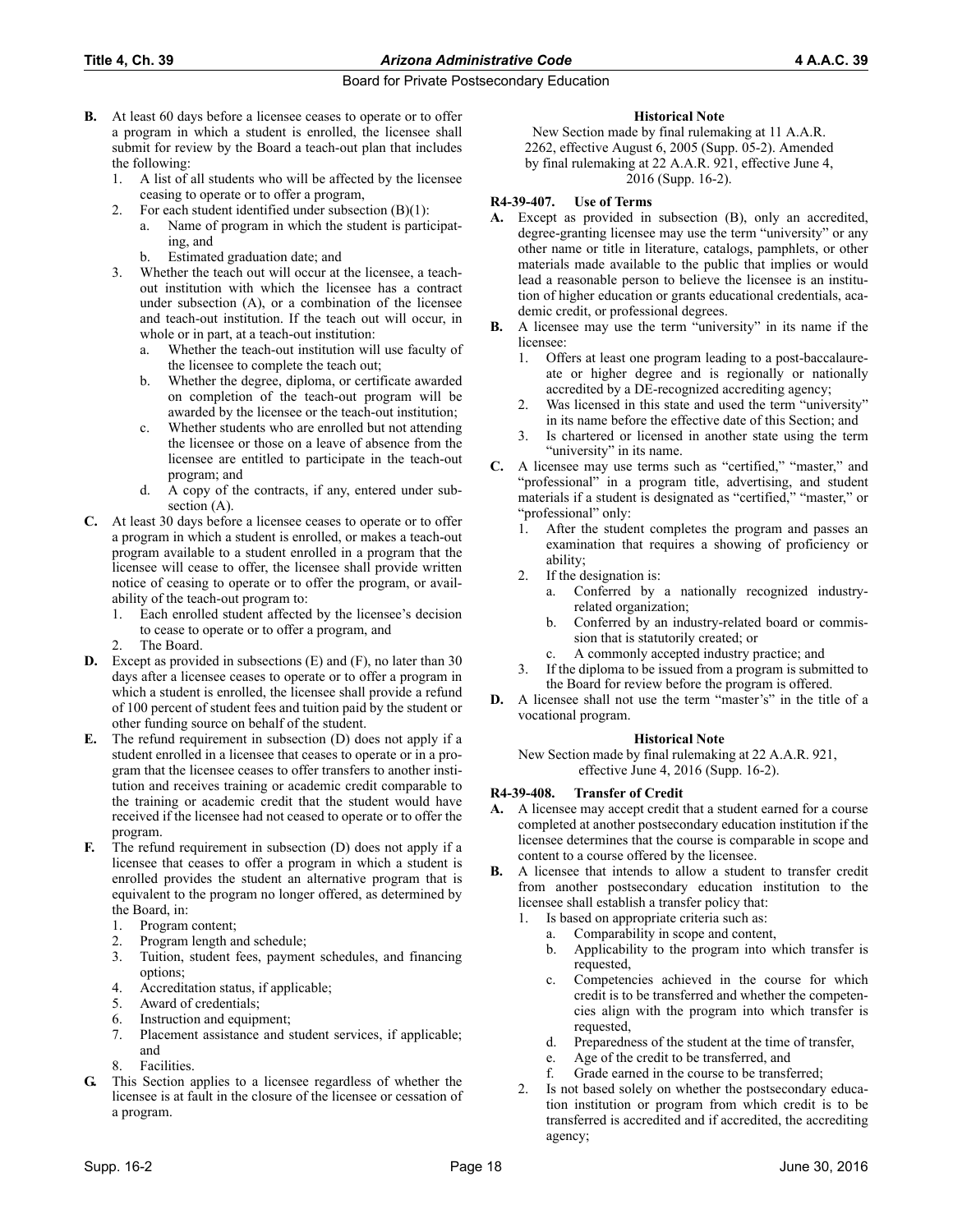- 3. Requires that at least 25 percent of the credit required to complete a non-degree or undergraduate program be obtained from the licensee;
- 4. Requires that more than 50 percent of the credit required to complete a graduate degree program be obtained from the licensee;
- 5. Is applied in a systematic and consistent manner; and
- Is published in the catalog required under R4-39-103(D)(9) or R4-39-301, as applicable.
- **C.** A licensee that has a transfer policy as described under subsection (B) shall place in a student's record a copy of the transcript from the postsecondary education institution from which a transfer of credit is sought.

#### **Historical Note**

New Section made by final rulemaking at 22 A.A.R. 921, effective June 4, 2016 (Supp. 16-2).

#### **ARTICLE 5. INVESTIGATIONS; HEARING PROCEDURES; AND ASSESSING COSTS**

#### **R4-39-501. Investigations**

- **A.** The Board shall investigate any sworn complaint against a person or entity alleging violation of A.R.S. § 32-3001 et seq. or this Chapter. For purposes of this Section, "investigated party" means an entity or person that is the subject of a Board investigation.
- **B.** Board staff may request production of records or information from an investigated party or complainant, and request an interview with an employee or agent of the investigated party. The investigated party may file written objections with the Board regarding the Board's request for production of records or information or an interview within 15 days after receipt of the request. Unless the investigated party timely files an objection to the Board's request, the investigated party shall produce the requested documents or information and make an employee or agent of the investigated party available for interview by the Board. Board staff shall attempt to resolve informally an objection to a request for documents, information, or an interview. If no resolution is reached, the Board shall hear and decide the matter.
- **C.** The Board shall not disclose documents and materials relating to an investigated matter except to the investigated party, until the matter is closed, settled by stipulation, or set for hearing under Title 41, Chapter 6, Article 10.
- **D.** When an investigation is complete, the matter shall be referred to the Board's Complaint Committee for consideration.
- **E.** After consideration of the matter investigated, the Complaint Committee may take any of the actions specified in A.R.S. § 32-3052(E).
- **F.** If the Complaint Committee refers the matter to the Board, the Board shall assess the information provided and take any of the actions authorized under A.R.S.  $\S$  32-3052((F) through (J).

#### **Historical Note**

Adopted effective May 21, 1985 (Supp. 85-3). Amended effective February 23, 1993 (Supp. 93-1). Section repealed; new Section made by final rulemaking at 8 A.A.R. 1947, effective April 2, 2002 (Supp. 02-2). Amended by final rulemaking at 22 A.A.R. 921, effective June 4, 2016 (Supp. 16-2).

#### **R4-39-502. Hearings**

- **A.** The Board shall ensure that all hearings are conducted before the Board or an administrative law judge under A.R.S. Title 41, Chapter 6, Article 10.
	- 1. Parties may stipulate to any facts that are not in dispute. A stipulation may be made in writing or orally by reading the stipulation into the record of the hearing. A stipula-

tion is binding on the parties unless the Board grants a party permission to withdraw from the stipulation. The Board may, on its own motion, set aside a stipulation and proceed to ascertain the facts.

- 2. The Board may, on its own motion or at the request of a party, call a conference of the parties at any time to clarify procedures for the hearing or legal or factual issues involved.
- 3. By order of the Board, proceedings involving a common question of law or fact may be consolidated for hearing of any or all of the matters at issue.
- **B.** If, after proper notice, a licensee fails to appear at any proceeding before the Board, the Board may render a decision based on the evidence and information available to the Board.
- **C.** The decision of the Board is a final administrative decision under A.R.S. § 41-1092.08(F).

## **Historical Note**

Adopted effective May 21, 1985 (Supp. 85-3). Amended effective February 23, 1993 (Supp. 93-1). Section repealed; new Section made by final rulemaking at 8 A.A.R. 1947, effective April 2, 2002 (Supp. 02-2).

Amended by final rulemaking at 22 A.A.R. 921, effective June 4, 2016 (Supp. 16-2).

#### **R4-39-503. Rehearing or Review of Board's Decision**

- **A.** The Board shall provide for a rehearing and review of its decisions under A.R.S. Title 41, Chapter 6, Article 10 and the rules established by the Office of Administrative Hearings.
- **B.** Except as provided in subsection (J), a party is required to file a motion for rehearing or review of a Board decision to exhaust the party's administrative remedies.
- **C.** Any party aggrieved by a final administrative decision of the Board may file with the Board no later than 30 days after service of the decision, a written motion for rehearing or review of the decision specifying the particular grounds for the rehearing or review as provided in subsection (E).
- **D.** A motion for rehearing or review may be amended at any time before the Board rules on the motion. A response may be filed by any other party within 15 days after a motion or amended motion is filed. The Board may require that written briefs be filed on the issues raised in the motion and may provide for oral argument.
- **E.** The Board shall grant a rehearing or review of a decision for any of the following reasons that materially affect the moving party's rights:
	- Irregularity in the administrative proceedings or any order or abuse of discretion that deprived the moving party of a fair hearing;
	- 2. Misconduct of the Board, the administrative law judge, or the prevailing party;
	- Accident or surprise that could not have been prevented by ordinary prudence;
	- 4. Newly discovered material evidence that could not, with reasonable diligence, have been discovered and produced at the original hearing;
	- 5. An excessive or insufficient penalty;
	- 6. Error in the admission or rejection of evidence or other error of law occurring at the administrative hearing;
	- 7. The Board's decision is the result of passion or prejudice; or
	- 8. The findings of fact or decision are not justified by the evidence or is contrary to law.
- **F.** The Board may affirm or modify a decision or grant a rehearing to all or any of the parties on all or part of the issues for any of the reasons in subsection (E). The Board shall specify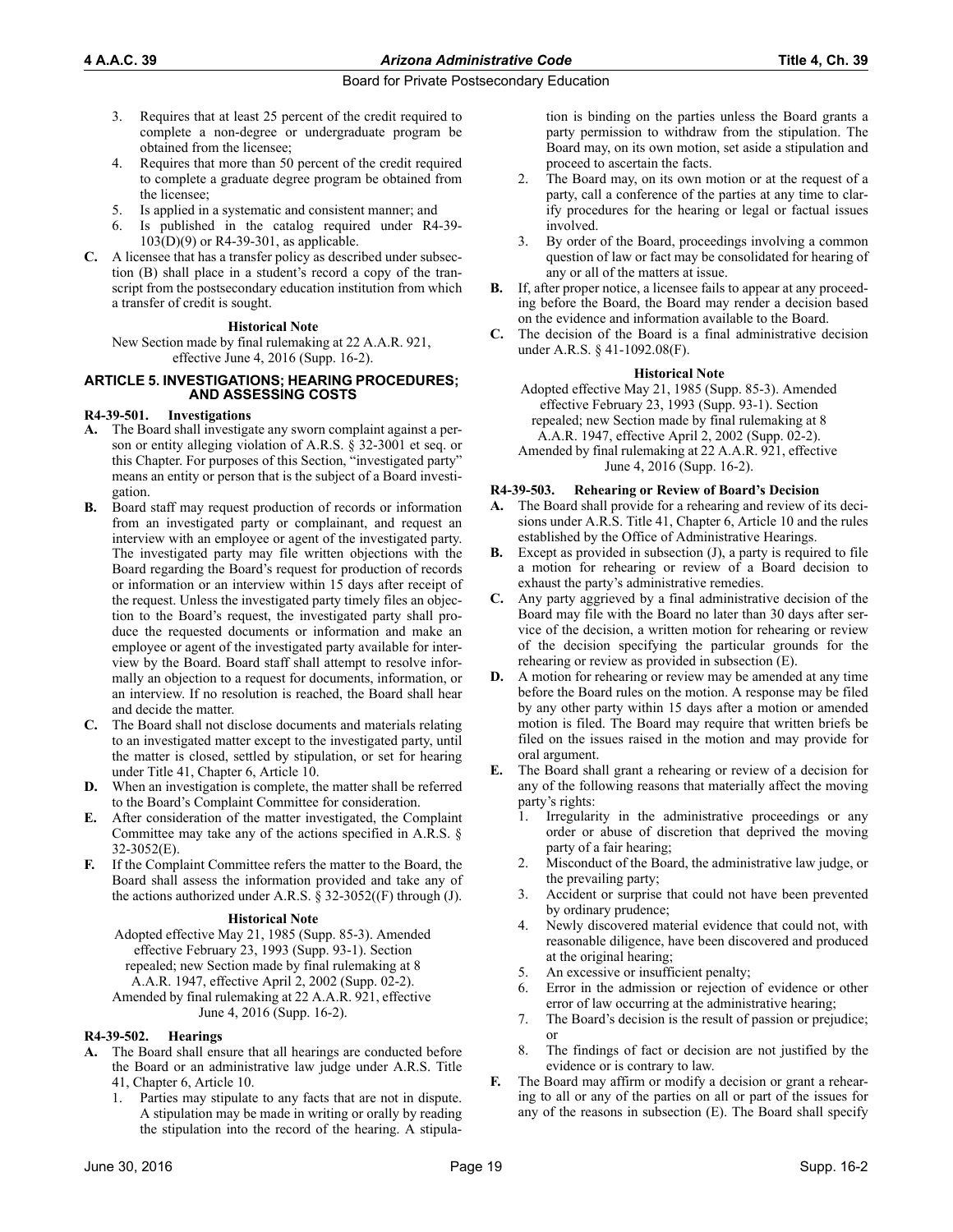the particular grounds for any order modifying a decision or granting a rehearing.

- **G.** No later than 10 days after the date of a decision and after giving the parties or their counsel notice and an opportunity to be heard, the Board may grant a rehearing or review on its own initiative for any reason for which it might have granted relief on motion of a party. The Board may grant a motion for rehearing or review, timely served, for a reason not stated in the motion. A rehearing or review shall cover only those matters specified in the Board's order.
- **H.** When a motion for rehearing or review is based on affidavits, the affidavits shall be filed and served with the motion. An opposing party may, within 15 days after service, file and serve opposing affidavits.
- **I.** If a rehearing is granted, the Board shall hold the rehearing within 60 days after the date on the order granting the rehearing.
- **J.** If the Board makes a specific finding that a particular decision needs to be effective immediately to preserve the public peace, health, or safety and that a review or rehearing of the decision is impracticable, unnecessary, or contrary to the public interest, the Board shall issue the decision as a final decision without an opportunity for rehearing or review.

#### **Historical Note**

New Section made by final rulemaking at 8 A.A.R. 1947, effective April 2, 2002 (Supp. 02-2). Amended by final rulemaking at 22 A.A.R. 921, effective June 4, 2016 (Supp. 16-2).

## **R4-39-504. Assessing Costs**

As authorized under A.R.S. § 32-3052(M), the Board may assess a person that is determined to have violated any provision of A.R.S. Title 32, Chapter 30 and this Chapter the Board's reasonable costs and expenses, including attorney fees, incurred in conducting an investigation, informal interview, committee or Board meetings, or administrative hearing.

## **Historical Note**

New Section made by final rulemaking at 22 A.A.R. 921, effective June 4, 2016 (Supp. 16-2).

## **ARTICLE 6. STUDENT TUITION RECOVERY FUND**

## **R4-39-601. Submission of Assessments**

- **A.** Before September 30 of each year, the Board shall provide written notice to each licensee specified in A.R.S. § 32- 3072(B) from which an assessment, as defined in A.R.S. § 32- 3071(1), is due. The Board shall send the notice by certified mail and ensure that the notice specifies the amount of the assessment, date the assessment is due, and penalty for failing to pay the assessment timely. As authorized by A.R.S. § 32- 3072(B), the Board shall determine the amount of the assessment as follows:
	- The assessment for a licensee seeking renewal of a regular or provisional license shall be based on the number of newly enrolled students for the 12-month period identified on the license renewal application required under R4-39-108 or R4-39-107(D).
	- The assessment for a new licensee shall be based on the number of newly enrolled students during the fiscal year ending June 30.
- **B.** Using data available on June 30, the Board shall determine annually the amount of funds in the Student Tuition Recovery Fund ("Fund"). If the Fund balance exceeds \$500,000, the Board shall require an assessment only from a licensee that was newly or provisionally licensed during the fiscal year that ended on June 30.
- **C.** If a licensee disputes the amount of an assessment, the Board shall place the matter on the agenda for a public meeting. The licensee disputing an assessment shall be prepared to:
	- Submit information or documents showing why the assessment is believed to be incorrect; and
	- 2. Have a representative present to address the Board.

#### **Historical Note**

Adopted effective August 14, 1990 (Supp. 90-3). Amended by final rulemaking at 7 A.A.R. 4256, effective September 12, 2001 (Supp. 01-3). Amended by final rulemaking at 22 A.A.R. 921, effective June 4, 2016 (Supp. 16-2).

## **R4-39-602. Claims**

- **A.** The Board shall investigate a claim against the Fund and find: 1. The claim is valid if:
	- a. Student educational records confirm that the claim is filed by a person injured as defined in A.R.S. § 32- 3071 (6); and
	- b. The claim is filed within one year after the licensee ceased operations;
	- 2. The claim is invalid because:
		- a. It is filed more than one year after the licensee ceased operations;
		- b. The claimant is participating in a teach-out; or
		- c. The claimant voluntarily transferred to another institution and received different training for the same or greater cost than was paid to the licensee that ceased operations.
- **B.** If the Board finds a claim is valid, the Board shall determine the amount and the party to be paid as follows:
	- The claim payment shall include only the actual amount of tuition and student fees paid in cash or with a student loan. The Board shall not make a claim payment for a grant, scholarship, or debt owed to another state, local, or federal governmental agency.
	- 2. A claim payment shall be made first to a student-loan holder for the amount owed on the loan, and then to the student or other person for the amount already paid on the student loan or cash payments.
- **C.** The Board shall pay a valid claim within 120 days after the public meeting at which the claim is considered.
- **D.** A claimant who is not satisfied with the Board's decision on a claim may file a motion for hearing as allowed under A.R.S. Title 41, Chapter 6, Article 10.

## **Historical Note**

Adopted effective August 14, 1990 (Supp. 90-3). Amended by final rulemaking at 7 A.A.R. 4256, effective September 12, 2001 (Supp. 01-3). Amended by final rulemaking at 22 A.A.R. 921, effective June 4, 2016 (Supp. 16-2).

## **R4-39-603. Student Record Requests**

- **A.** The Board shall maintain the student records of a licensee that ceases operations as specified in R4-39-402(B). For purposes of this Section, "student records" has the meaning in R4-39- 401.
- **B.** The Board shall provide the student records of a student who attended a licensee that ceased operations, if the following are submitted:
	- 1. Name and social security number of the student;
	- 2. Name of the licensee that ceased operations;
	- 3. Student name used while attending the licensee that ceased operations;
	- 4. Identification of the student record requested;